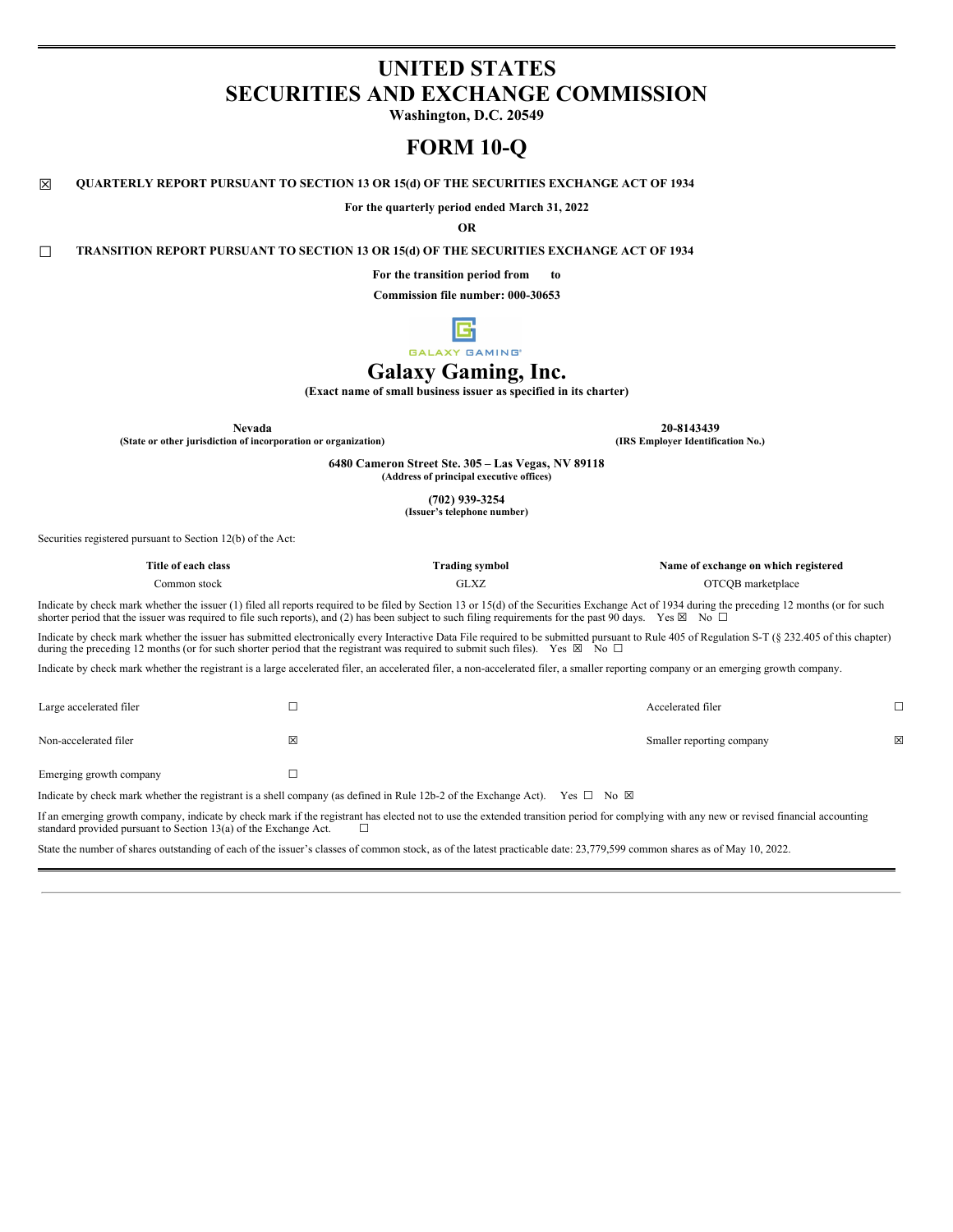#### **GALAXY GAMING, INC. QUARTERLY REPORT ON FORM 10-Q FOR THE THREE MONTHS ENDED MARCH 31, 2022 TABLE OF CONTENTS**

# **PART I**

| Item 1:<br>Item 2:<br>Item 3:<br>Item 4: | <b>Financial Statements (unaudited)</b><br>Management's Discussion and Analysis of Financial Condition and Results of Operations<br><b>Quantitative and Qualitative Disclosures About Market Risk</b><br><b>Controls and Procedures</b> | 15<br>18<br>18 |
|------------------------------------------|-----------------------------------------------------------------------------------------------------------------------------------------------------------------------------------------------------------------------------------------|----------------|
|                                          | <b>PART II</b>                                                                                                                                                                                                                          |                |
| Item 1:<br>Item 2:<br>Item 6:            | <b>Legal Proceedings</b><br>Unregistered Sales of Equity Securities and Use of Proceeds<br><b>Exhibits</b>                                                                                                                              | 19<br>19<br>20 |
|                                          |                                                                                                                                                                                                                                         |                |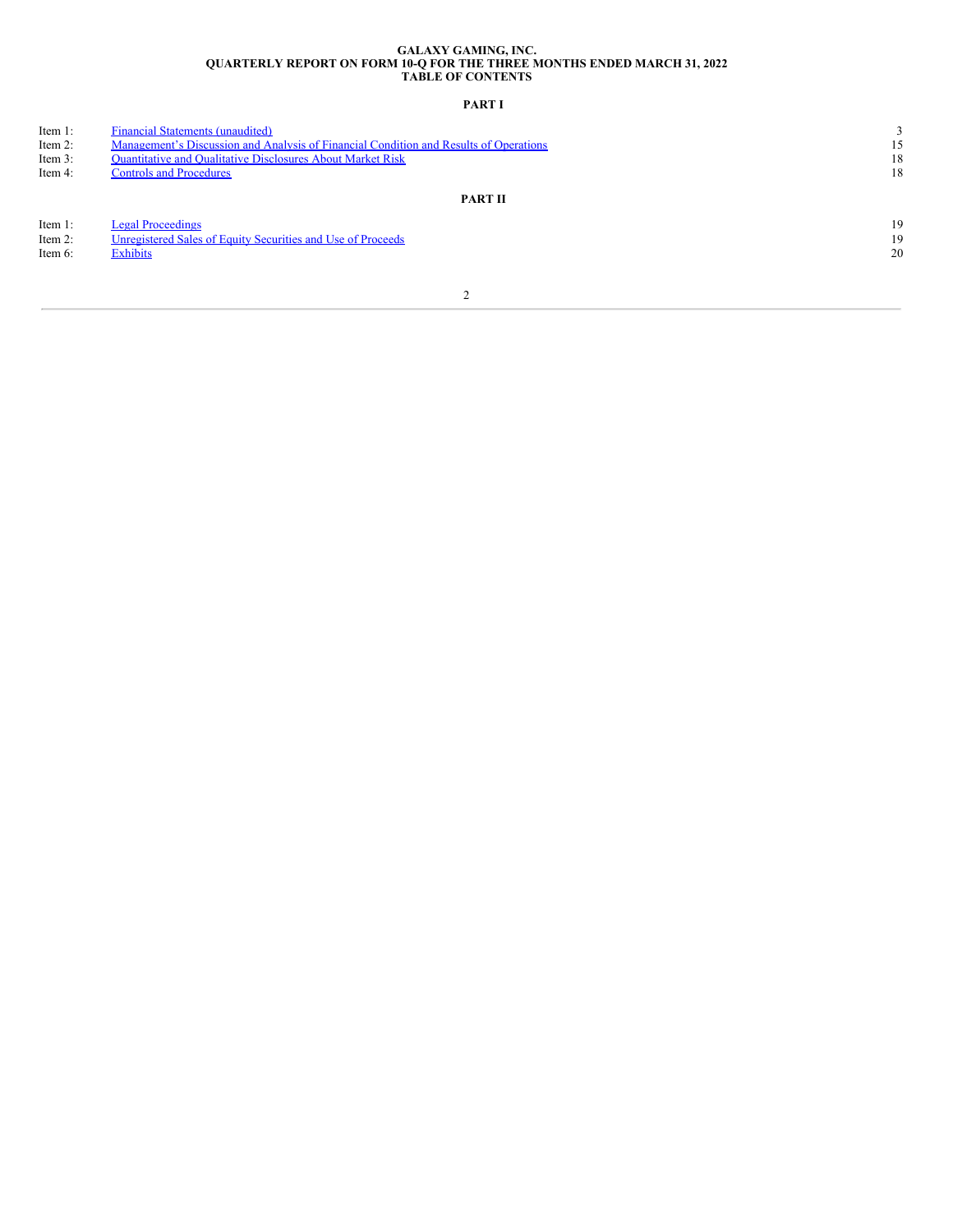# **PART I**

# <span id="page-2-0"></span>**ITEM 1. FINANCIAL STATEMENTS**

Our financial statements included in this Form 10-Q are as follows:

| Condensed Consolidated Balance Sheets as of March 31, 2022 and December 31, 2021 (unaudited)                                                   |  |
|------------------------------------------------------------------------------------------------------------------------------------------------|--|
| Condensed Consolidated Statements of Operations and Comprehensive Income (Loss) for the three months ended March 31, 2022 and 2021 (unaudited) |  |
| Condensed Consolidated Statements of Changes in Stockholders' Deficit for the three months ended March 31, 2022 and 2021 (unaudited)           |  |
| Condensed Consolidated Statements of Cash Flows for the three months ended March 31, 2022 and 2021 (unaudited)                                 |  |
| Notes to Condensed Consolidated Financial Statements (unaudited)                                                                               |  |
|                                                                                                                                                |  |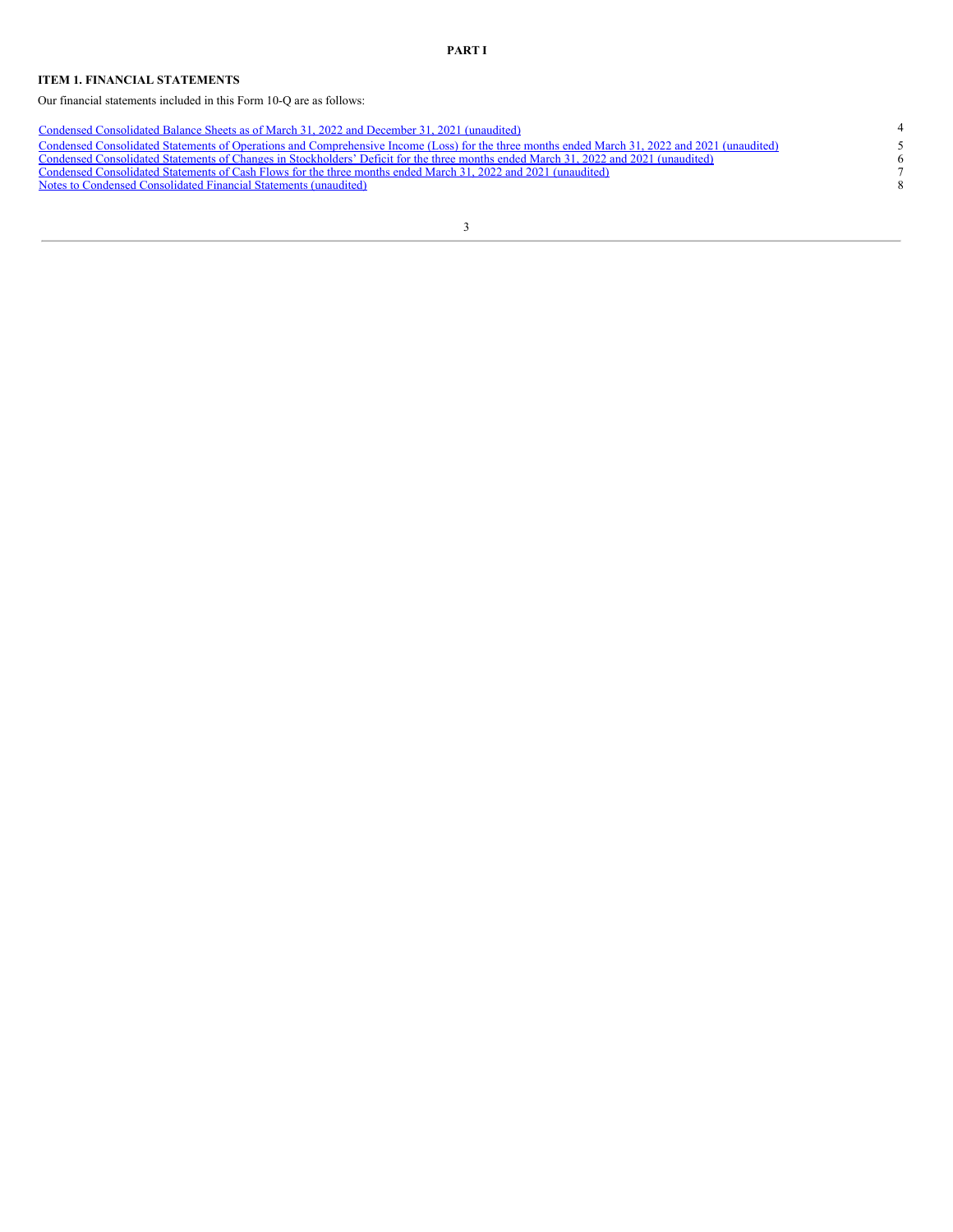#### **GALAXY GAMING, INC. CONDENSED CONSOLIDATED BALANCE SHEETS (Unaudited)**

<span id="page-3-0"></span>

| <b>ASSETS</b>                                                                                                                           | March 31,<br>2022 |                |               |                |
|-----------------------------------------------------------------------------------------------------------------------------------------|-------------------|----------------|---------------|----------------|
| <b>Current assets:</b>                                                                                                                  |                   |                |               |                |
| Cash and cash equivalents                                                                                                               | \$                | 17,242,102     | S             | 16,058,714     |
| Accounts receivable, net of allowance of \$332,864 and \$348,695, respectively                                                          |                   | 4,332,696      |               | 4,377,165      |
| Inventory                                                                                                                               |                   | 752,699        |               | 770,248        |
| Income tax receivable                                                                                                                   |                   | 765,160        |               | 1,536,682      |
| Prepaid expenses                                                                                                                        |                   | 949.634        |               | 1,125,777      |
| Other current assets                                                                                                                    |                   | 162,690        |               | 21,536         |
| <b>Total current assets</b>                                                                                                             |                   | 24,204,981     |               | 23,890,122     |
| Property and equipment, net                                                                                                             |                   | 91,518         |               | 98,594         |
| Operating lease right-of-use assets                                                                                                     |                   | 1,110,721      |               | 1,167,903      |
| Assets deployed at client locations, net                                                                                                |                   | 432,322        |               | 360,735        |
| Goodwill                                                                                                                                |                   | 1,091,000      |               | 1,091,000      |
| Other intangible assets, net                                                                                                            |                   | 13,082,297     |               | 13,677,264     |
| Other assets                                                                                                                            |                   | 139,217        |               | 167,087        |
| <b>Total assets</b>                                                                                                                     | \$                | 40,152,056     | \$            | 40,452,705     |
| <b>LIABILITIES AND STOCKHOLDERS' DEFICIT</b>                                                                                            |                   |                |               |                |
| <b>Current liabilities:</b>                                                                                                             |                   |                |               |                |
| Accounts payable                                                                                                                        | \$                | 488,235        | <sup>\$</sup> | 374,323        |
| Accrued expenses                                                                                                                        |                   | 1,904,179      |               | 2,666,073      |
| Revenue contract liability                                                                                                              |                   | 106,250        |               | 37,500         |
| Current portion of operating lease liabilities                                                                                          |                   | 223,842        |               | 222,806        |
| Current portion of long-term debt                                                                                                       |                   | 934,433        |               | 1,100,369      |
| <b>Total current liabilities</b>                                                                                                        |                   | 3,656,939      |               | 4,401,071      |
| Long-term operating lease liabilities                                                                                                   |                   | 961,905        |               | 1,019,029      |
| Long-term debt and liabilities, net                                                                                                     |                   | 52, 363, 551   |               | 52,143,810     |
| Deferred tax liabilities, net                                                                                                           |                   | 6,537          |               | 175,218        |
| <b>Total liabilities</b>                                                                                                                |                   | 56,988,932     |               | 57,739,128     |
| <b>Commitments and Contingencies (See Note 8)</b>                                                                                       |                   |                |               |                |
| Stockholders' deficit                                                                                                                   |                   |                |               |                |
| Preferred stock, 10,000,000 shares authorized, \$0.001 par value;<br>0 shares issued and outstanding                                    |                   |                |               |                |
| Common stock, 65,000,000 shares authorized; \$0.001 par value;<br>23,762,933 and 23,523,969 shares issued and outstanding, respectively |                   | 23,763         |               | 23,524         |
| Additional paid-in capital                                                                                                              |                   | 16,885,816     |               | 16,380,597     |
| Accumulated deficit                                                                                                                     |                   | (33, 557, 313) |               | (33, 543, 351) |
| Accumulated other comprehensive loss                                                                                                    |                   | (189, 142)     |               | (147, 193)     |
| <b>Total stockholders' deficit</b>                                                                                                      |                   | (16,836,876)   |               | (17, 286, 423) |
| Total liabilities and stockholders' deficit                                                                                             | \$                | 40,152,056     | S             | 40,452,705     |

The accompanying notes are an integral part of the condensed consolidated financial statements.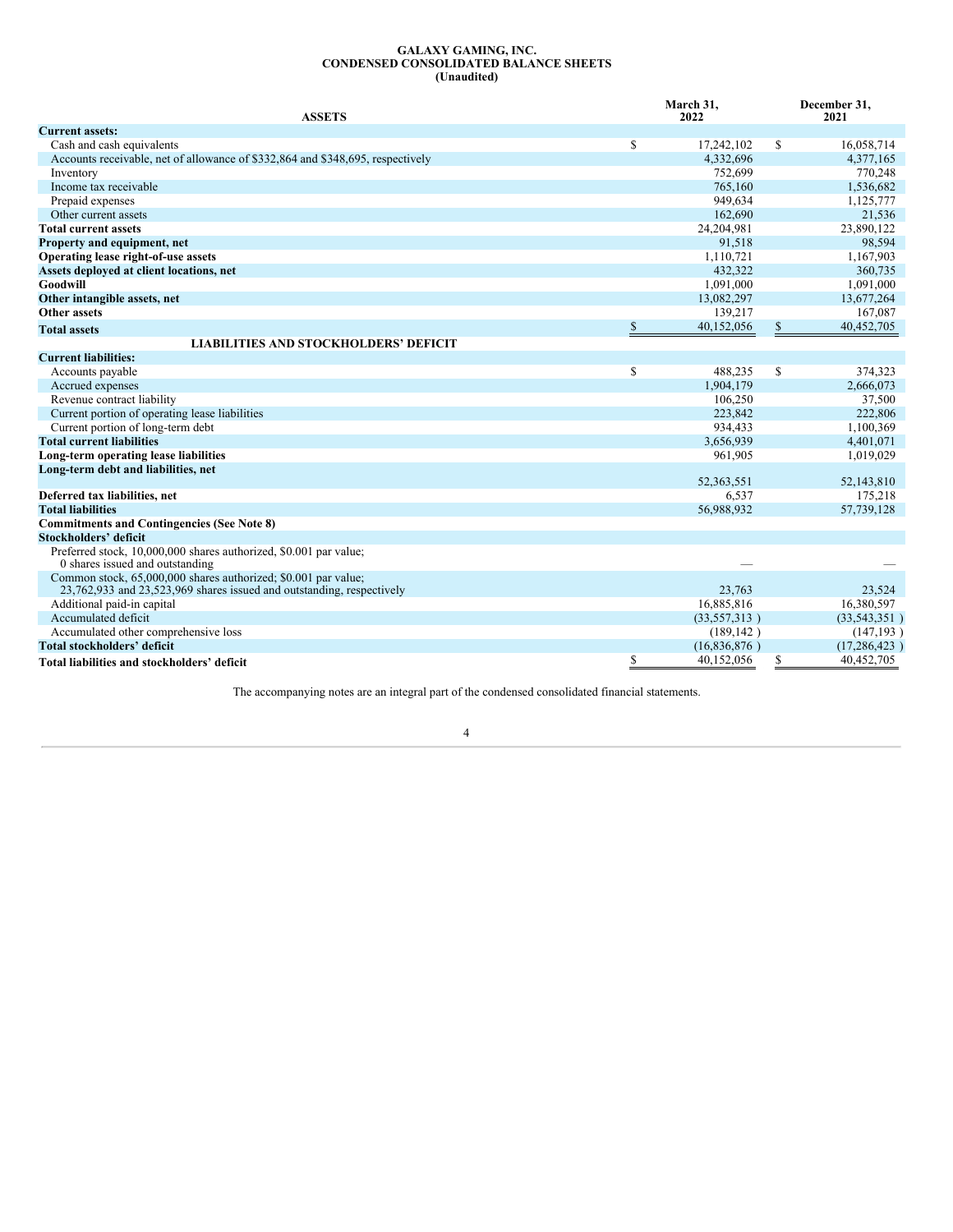#### **GALAXY GAMING, INC. CONDENSED CONSOLIDATED STATEMENTS OF OPERATIONS AND COMPREHENSIVE INCOME (LOSS) (Unaudited)**

<span id="page-4-0"></span>

|                                                      |              | <b>Three Months Ended</b> |               |                |  |  |
|------------------------------------------------------|--------------|---------------------------|---------------|----------------|--|--|
|                                                      |              | March 31, 2022            |               | March 31, 2021 |  |  |
| <b>Revenue:</b>                                      |              |                           |               |                |  |  |
| Licensing fees                                       | \$           | 5,918,599                 | \$            | 4,282,901      |  |  |
| <b>Total revenue</b>                                 | $\mathbf S$  | 5,918,599                 | $\mathbb{S}$  | 4,282,901      |  |  |
| <b>Costs and expenses:</b>                           |              |                           |               |                |  |  |
| Cost of ancillary products and assembled components  |              | 52,590                    |               | 14,304         |  |  |
| Selling, general and administrative                  |              | 3,043,359                 |               | 2,711,052      |  |  |
| Research and development                             |              | 199,070                   |               | 118,701        |  |  |
| Depreciation and amortization                        |              | 724,462                   |               | 717,254        |  |  |
| Share-based compensation                             |              | 310,002                   |               | 316,640        |  |  |
| <b>Total costs and expenses</b>                      |              | 4,329,483                 |               | 3,877,951      |  |  |
| <b>Income from operations</b>                        |              | 1,589,116                 |               | 404,950        |  |  |
| Other income (expense):                              |              |                           |               |                |  |  |
| Interest income                                      |              | 2,233                     |               | 382            |  |  |
| Interest expense                                     |              | (1,687,022)               |               | (180, 910)     |  |  |
| Share redemption consideration                       |              |                           |               | (195, 482)     |  |  |
| Foreign currency exchange loss                       |              | (60, 263)                 |               | (8,975)        |  |  |
| Change in fair value of interest rate swap liability |              |                           |               | 49,822         |  |  |
| Total other expense, net                             |              | (1,745,052)               |               | (335, 163)     |  |  |
| (Loss) income before benefit for income taxes        |              | (155,936)                 |               | 69,787         |  |  |
| <b>Benefit for income taxes</b>                      |              | 141,974                   |               | 18,950         |  |  |
| Net (loss) income                                    |              | (13,962)                  |               | 88,737         |  |  |
| Foreign currency translation adjustment              |              | (41,949)                  |               | (79,207)       |  |  |
| Comprehensive (loss) income                          | \$           | (55, 911)                 | <sup>\$</sup> | 9,530          |  |  |
| Net (loss) income per share:                         |              |                           |               |                |  |  |
| <b>Basic</b>                                         | \$           | 0.00                      | \$            | 0.00           |  |  |
| <b>Diluted</b>                                       | $\mathbf{s}$ | 0.00                      |               | 0.00           |  |  |
| Weighted-average shares outstanding:                 |              |                           |               |                |  |  |
| <b>Basic</b>                                         |              | 24,405,278                |               | 18,838,221     |  |  |
| <b>Diluted</b>                                       |              | 24,405,278                |               | 20,173,443     |  |  |
|                                                      |              |                           |               |                |  |  |

The accompanying notes are an integral part of the condensed consolidated financial statements.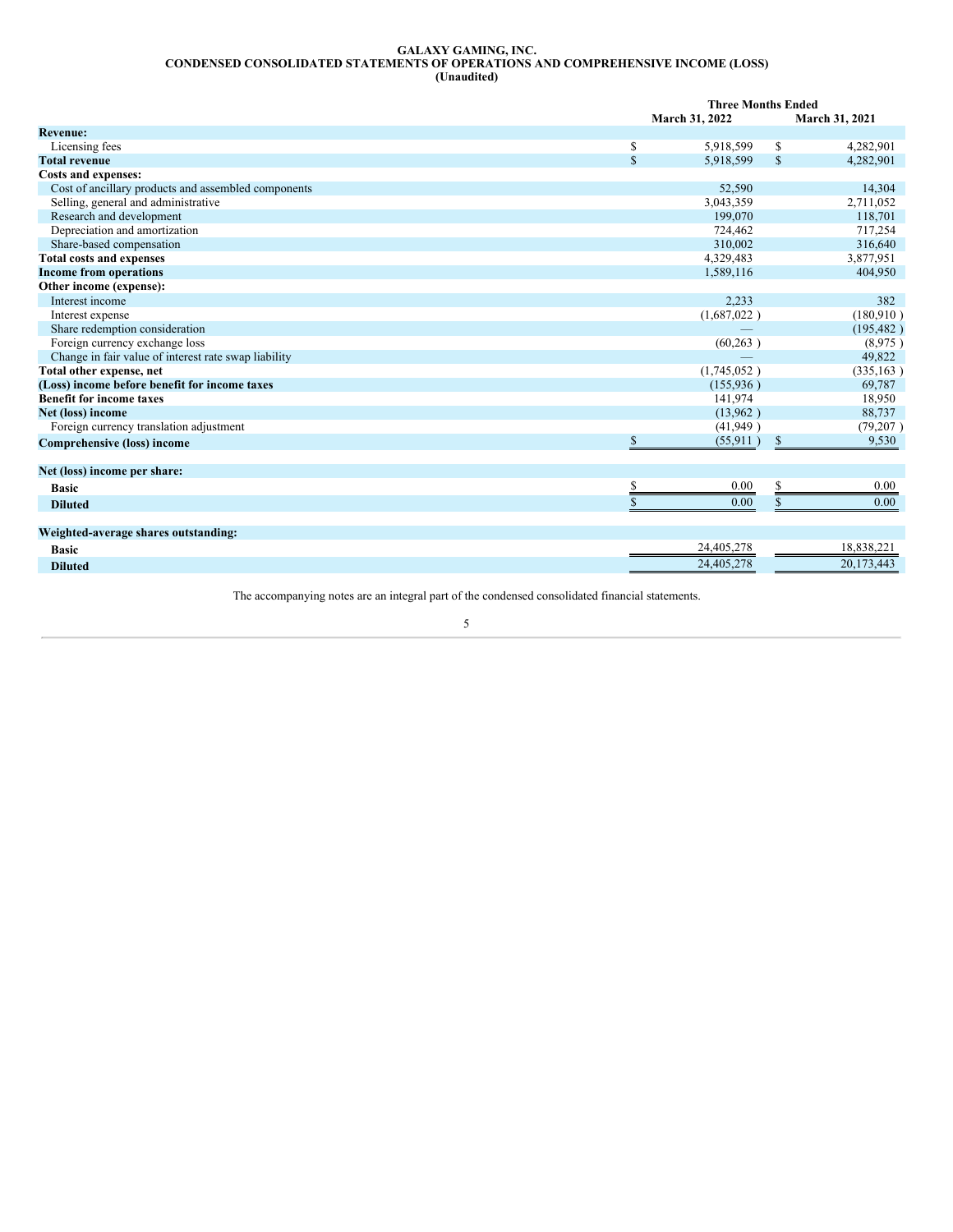#### **GALAXY GAMING, INC. CONDENSED CONSOLIDATED STATEMENTS OF CHANGES IN STOCKHOLDERS' DEFICIT (Unaudited)**

<span id="page-5-0"></span>

|                                      | Common Stock-            |  |        | <b>Additional Paid-in</b><br>Accumulated |            |  |                                | Accumulated<br>Other<br>Comprehensive |               |  | Total<br>Stockholders' |
|--------------------------------------|--------------------------|--|--------|------------------------------------------|------------|--|--------------------------------|---------------------------------------|---------------|--|------------------------|
|                                      | <b>Shares</b>            |  | Amount |                                          | Capital    |  | <b>Deficit</b>                 |                                       | Income (Loss) |  | Deficit                |
| Beginning balance, December 31, 2021 | 23,523,969               |  | 23,524 |                                          | 16,380,597 |  | (33, 543, 351)                 |                                       | (147, 193)    |  | (17, 286, 423)         |
| Net loss                             |                          |  |        |                                          |            |  | (13,962)                       |                                       |               |  | (13,962)               |
| Foreign currency translation loss    | $\overline{\phantom{a}}$ |  | _      |                                          |            |  | $\overbrace{\hspace{25mm}}^{}$ |                                       | (41, 949)     |  | (41, 949)              |
| Stock options exercised              | 219,999                  |  | 220    |                                          | 195.236    |  | _                              |                                       | _             |  | 195.456                |
| Share-based compensation             | 18,965                   |  | 19     |                                          | 309.983    |  | _                              |                                       | __            |  | 310,002                |
| Balance, March 31, 2022              | 23,762,933               |  | 23,763 |                                          | 16.885.816 |  | (33, 557, 313)                 |                                       | (189, 142)    |  | (16,836,876)           |

|                                      |                               |                          |                                      |                        | Accumulated                             |                                   |
|--------------------------------------|-------------------------------|--------------------------|--------------------------------------|------------------------|-----------------------------------------|-----------------------------------|
|                                      | Common Stock<br><b>Shares</b> | Amount                   | <b>Additional Paid-in</b><br>Capital | Accumulated<br>Deficit | Other<br>Comprehensive<br>Income (Loss) | Total<br>Stockholders'<br>Deficit |
| Beginning balance, December 31, 2020 | 21,970,638                    | 21.971                   | 10,798,536                           | (35,655,163)           | 37,691                                  | (24,796,965)                      |
| Net income                           | $\overline{\phantom{a}}$      | $\sim$                   |                                      | 88,737                 | $\overline{\phantom{a}}$                | 88,737                            |
| Foreign currency translation loss    | $\overline{\phantom{a}}$      | $\overline{\phantom{a}}$ |                                      |                        | (79, 207)                               | (79,207)                          |
| Stock options exercised              | 50,000                        | 50                       | 10.949                               |                        |                                         | 10.999                            |
| Share-based compensation             | 55,000                        | 55                       | 316,585                              |                        |                                         | 316,640                           |
| Balance, March 31, 2021              | 22,075,638                    | 22,076                   | 11.126.070                           | (35.566.426)           | (41,516)                                | (24, 459, 796)                    |

The accompanying notes are an integral part of the condensed consolidated financial statements.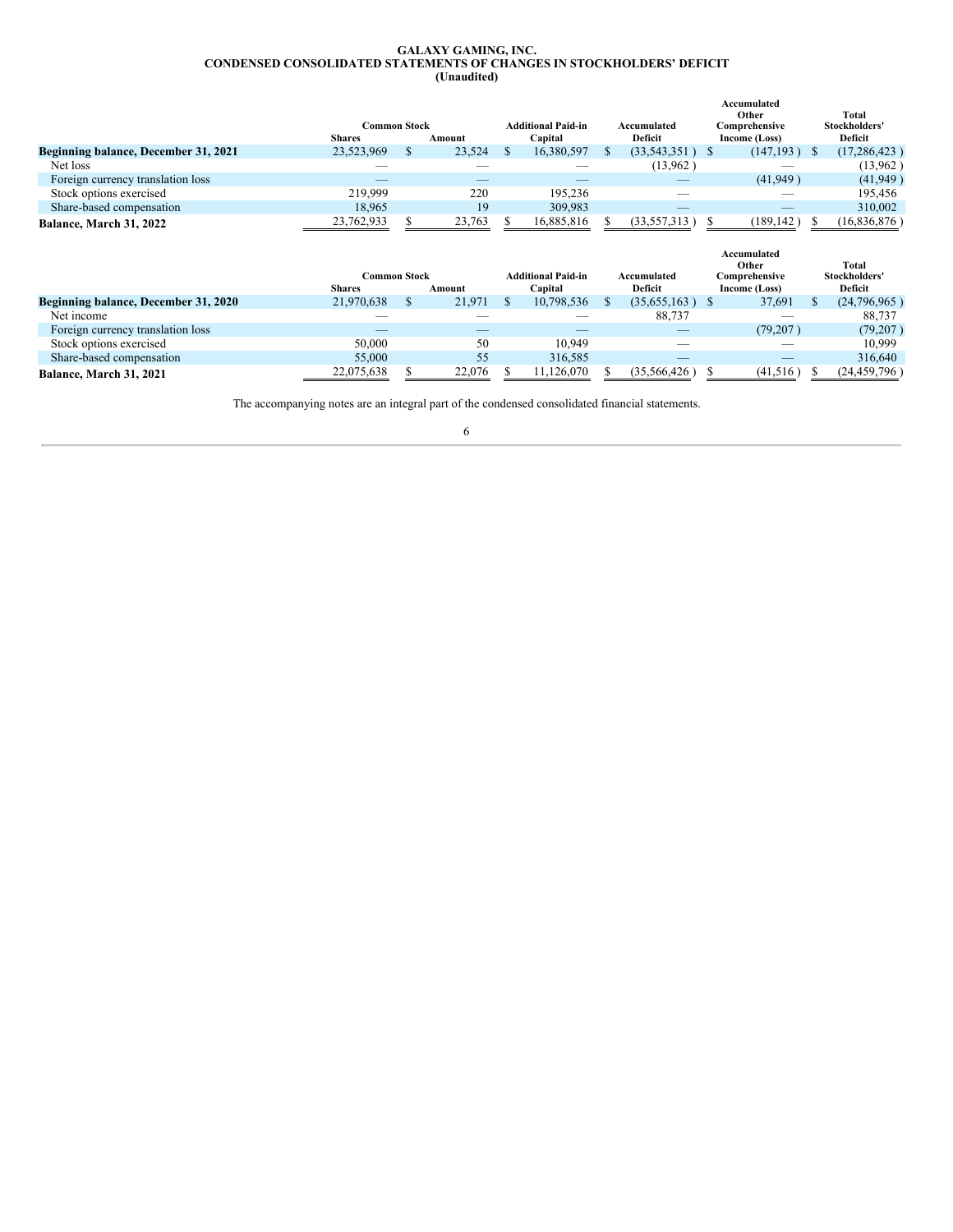# **GALAXY GAMING, INC. CONDENSED CONSOLIDATED STATEMENTS OF CASH FLOWS (Unaudited)**

<span id="page-6-0"></span>

|                                                                                          | <b>Three Months Ended</b> |                |    |                |
|------------------------------------------------------------------------------------------|---------------------------|----------------|----|----------------|
|                                                                                          |                           | March 31, 2022 |    | March 31, 2021 |
| Cash flows from operating activities:                                                    |                           |                |    |                |
| Net (loss) income                                                                        | \$                        | $(13,962)$ \$  |    | 88,737         |
| Adjustments to reconcile net (loss) income to net cash provided by operating activities: |                           |                |    |                |
| Depreciation and amortization                                                            |                           | 724,462        |    | 717,254        |
| Amortization of right-of-use assets                                                      |                           | 57,182         |    | 56,472         |
| Amortization of debt issuance costs and debt discount                                    |                           | 369,741        |    | 12,243         |
| Bad debt (recovery) expense                                                              |                           | (15, 831)      |    | 76,160         |
| Change in fair value of interest rate swap liability                                     |                           |                |    | (49, 822)      |
| Deferred income tax                                                                      |                           | (168, 681)     |    |                |
| Share-based compensation                                                                 |                           | 310,002        |    | 316,640        |
| Foreign currency exchange loss (gain)                                                    |                           | 60,263         |    | (3,573)        |
| Changes in operating assets and liabilities:                                             |                           |                |    |                |
| Accounts receivable                                                                      |                           | 14.836         |    | (1,139,395)    |
| Inventory                                                                                |                           | (110,710)      |    | (70,010)       |
| Income tax receivable/payable                                                            |                           | 793,522        |    | (42,816)       |
| Prepaid expenses and other current assets                                                |                           | 34,989         |    | 138,788        |
| Other assets                                                                             |                           | 27,870         |    | (144, 072)     |
| Accounts payable                                                                         |                           | 114,236        |    | (66, 044)      |
| Accrued expenses                                                                         |                           | (784, 082)     |    | 834,001        |
| Revenue contract liability                                                               |                           | 68,750         |    | 77,083         |
| Operating lease liabilities                                                              |                           | (56,088)       |    | (33,817)       |
| Net cash provided by operating activities                                                |                           | 1,426,499      |    | 767,829        |
| Cash flows from investing activities:                                                    |                           |                |    |                |
| Investment in intangible assets                                                          |                           | (59,616)       |    | (49,900)       |
| Acquisition of property and equipment                                                    |                           | (6, 131)       |    | (31,892)       |
| Net cash used in investing activities                                                    |                           | (65, 747)      |    | (81,792)       |
| Cash flows from financing activities:                                                    |                           |                |    |                |
| Proceeds from stock option exercises                                                     |                           | 195,456        |    | 10,999         |
| Principal payments on long-term debt                                                     |                           | (315,936)      |    | (568, 638)     |
| Net cash used in financing activities                                                    |                           | (120, 480)     |    | (557, 639)     |
| Effect of exchange rate changes on cash                                                  |                           | (56,884)       |    | (40, 366)      |
| Net increase in cash and cash equivalents                                                |                           | 1,183,388      |    | 88,032         |
| Cash and cash equivalents - beginning of period                                          |                           | 16,058,714     |    | 5,993,388      |
| Cash and cash equivalents - end of period                                                | \$                        | 17,242,102     | \$ | 6,081,420      |
| Supplemental cash flow information:                                                      |                           |                |    |                |
| Cash paid for interest                                                                   | \$                        | 1,358,531      | \$ | 112,487        |
| Cash paid for income taxes                                                               | $\mathbb{S}$              |                | \$ | 500            |
| Supplemental schedule of non-cash activities:                                            |                           |                |    |                |
| Debt modification fee payable                                                            | \$                        |                | \$ | 50,185         |
| Inventory transferred to assets deployed at client locations                             | $\overline{\mathbb{S}}$   | 128,259        | \$ | 29,849         |

The accompanying notes are an integral part of the condensed consolidated financial statements.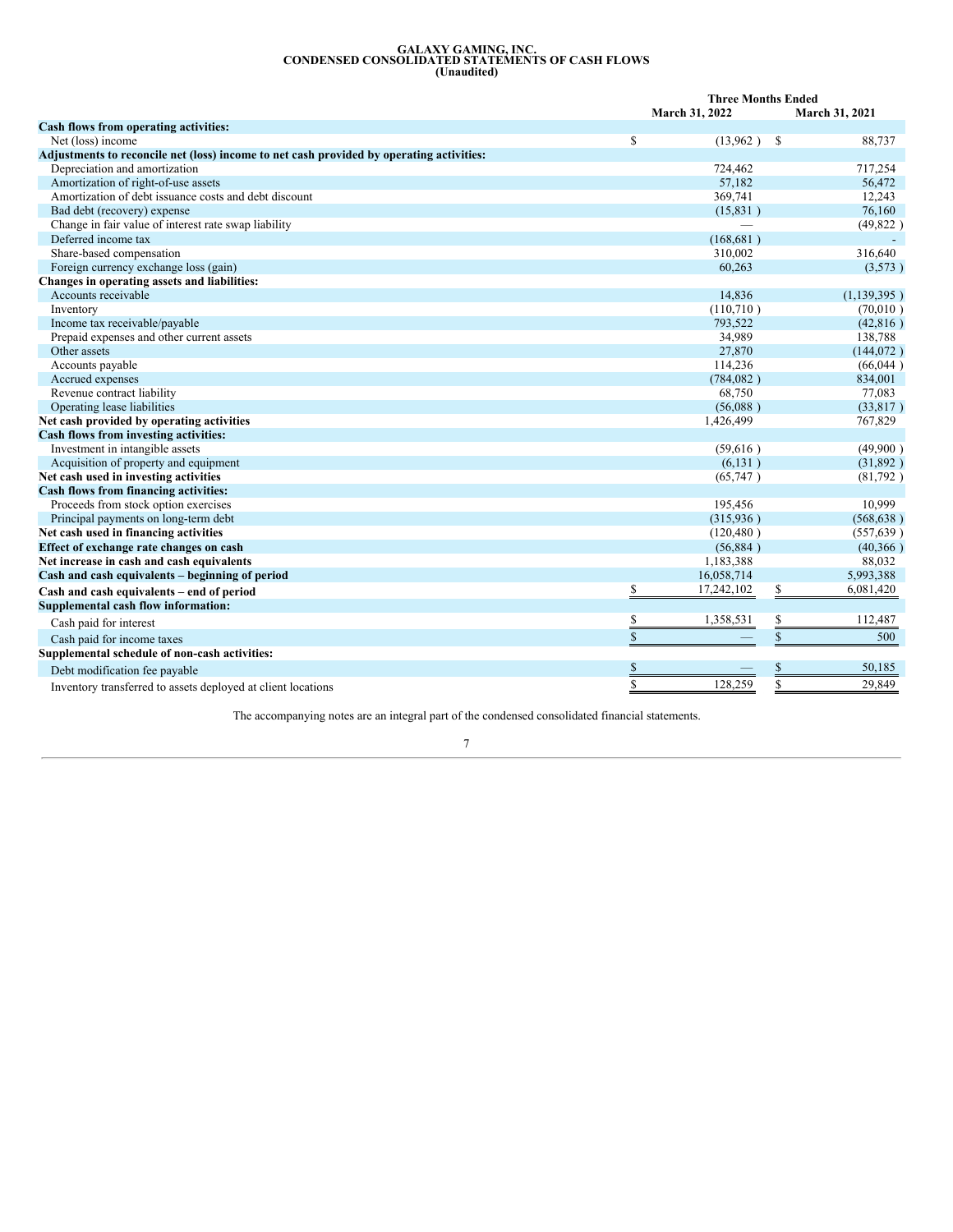#### **GALAXY GAMING, INC. NOTES TO CONDENSED CONSOLIDATED FINANCIAL STATEMENTS (Unaudited)**

## <span id="page-7-0"></span>**NOTE 1. NATURE OF OPERATIONS**

Unless the context indicates otherwise, references to "Galaxy Gaming, Inc.," "we," "us," "our," or the "Company," refer to Galaxy Gaming, Inc., a Nevada corporation ("Galaxy Gaming").

We are an established global gaming company specializing in the design, development, acquisition, assembly, marketing and licensing of proprietary casino table games and associated technology, platforms and systems for the casino gaming industry. Casinos use our proprietary products and services to enhance their gaming operations and improve their profitability and productivity, as well as to offer popular cutting-edge gaming entertainment content and technology to their players. We market our products and services to online casinos worldwide and to land-based casino gaming companies in North America, the Caribbean, Central America, the United Kingdom, Europe and Africa as well as to cruise ship companies. We license our products and services for use solely in legalized gaming markets. We also license our content and distribute content from other companies to iGaming operators throughout the world.

Disruptions due to the COVID-19 crisis continue to impact our results of operations. Most of the Company's land-based customers have resumed normal operations. However, some of our customers rely on international travelers from countries that are still enforcing COVID-19 lockdowns or are affected by the war in Ukraine.

We rely on third-party suppliers and manufacturers in China. Many of these suppliers were affected by COVID-19 and the worldwide supply chain disruptions that ensued and, in many cases, are continuing. These disruptions of our suppliers and their contract manufacturers may impact our sales and operating results going forward.

#### **NOTE 2. SIGNIFICANT ACCOUNTING POLICIES**

*Basis of presentation.* The accompanying condensed financial statements have been prepared in accordance with generally accepted accounting principles in the United States of America ("U.S. GAAP") and the rules of the SEC. In the opinion of management, the accompanying unaudited interim condensed financial statements contain all necessary adjustments (including all those of a recurring nature and those necessary in order for the financial statements to be not misleading) and all disclosures to present fairly our financial position and the results of our operations and cash flows for the periods presented.

These unaudited interim condensed financial statements should be read in conjunction with the financial statements and the related notes thereto included in our 2021 10-K.

The operating results for interim periods are not necessarily indicative of results that may be expected for any other interim period or for the full year.

*Basis of accounting.* The financial statements have been prepared on the accrual basis of accounting in conformity with U.S. GAAP.

*Use of estimates and assumptions.* We are required to make estimates, judgments and assumptions that we believe are reasonable based on our historical experience, contract terms, observance of known trends in our Company and the industry as a whole, and information available from other outside sources. Our estimates affect reported amounts for assets, liabilities, revenues, expenses and related disclosures. Actual results may differ from initial estimates.

*Consolidation.* The financial statements are presented on a consolidated basis and include the results of the Company and its wholly owned subsidiaries. All intercompany transactions and balances have been eliminated in consolidation.

*Cash and cash equivalents.* Our cash and cash equivalents consist of bank deposits. These deposits are in insured banking institutions, which are insured up to \$250,000 per account. To date, we have not experienced uninsured losses, and we believe the risk of future loss is negligible.

*Accounts receivable and allowance for doubtful accounts.* Accounts receivable are stated at face value less an allowance for doubtful accounts. Accounts receivable are non-interest bearing. The Company reviews the accounts receivable on a quarterly basis to determine if any receivables will potentially be uncollectible. The allowance for doubtful accounts is estimated based on specific customer reviews, historical collection trends and current economic and business conditions.

Goodwill. Goodwill (Note 5) is assessed for impairment at least annually or at other times during the year if events or circumstances indicate that it is more-likely-than-not that the fair value of a reporting asset is below the carrying amount. If found to be impaired, the carrying amount will be reduced, and an impairment loss will be recognized.

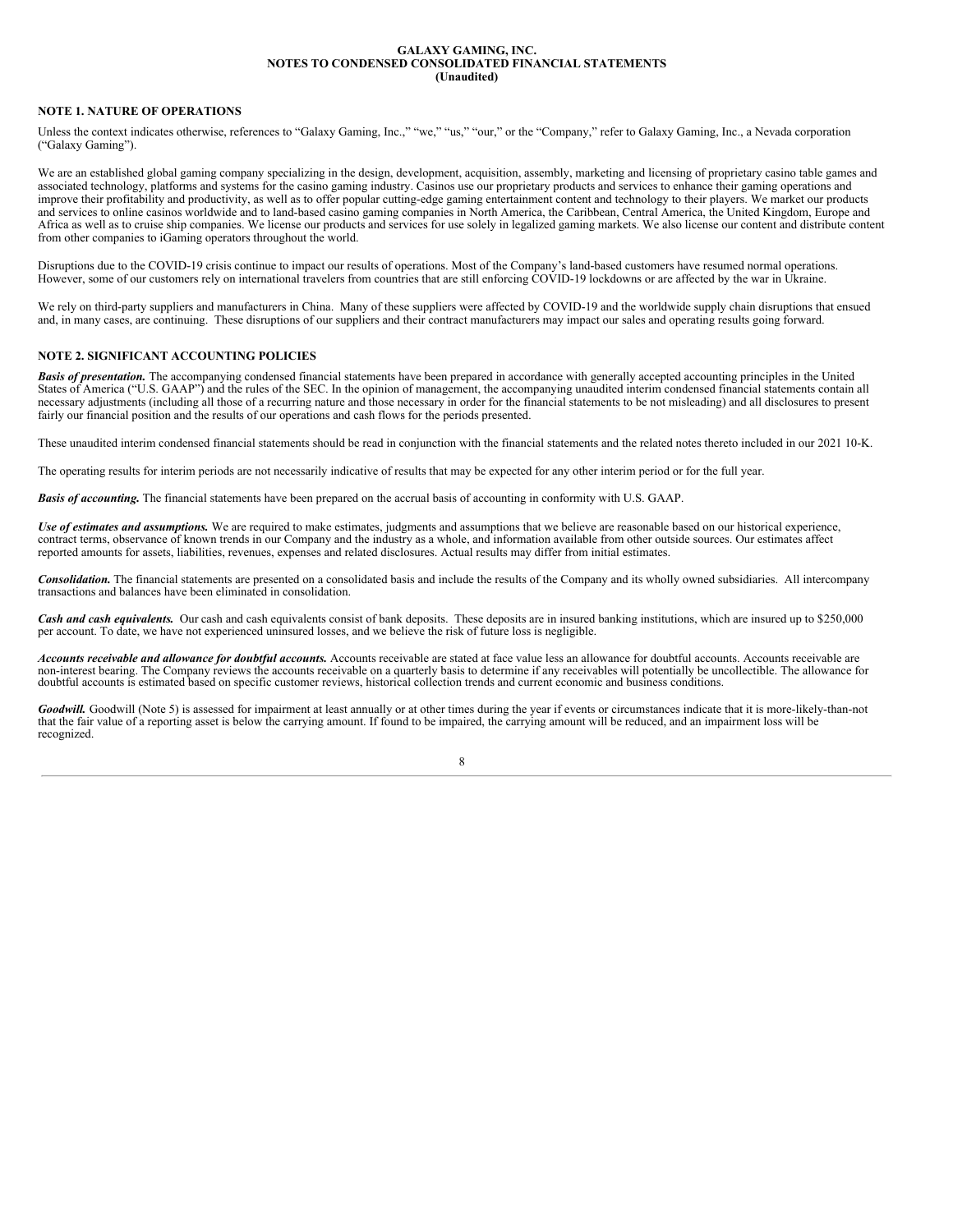*Other intangible assets, net.* The following intangible assets have finite lives and are being amortized using the straight-line method over their estimated economic lives as follows:

| Patents                       | $4 - 20$ years |
|-------------------------------|----------------|
| Client relationships          | $9 - 22$ years |
| Trademarks                    | 30 years       |
| Non-compete agreements        | 9 years        |
| Internally-developed software | 3 years        |

Other intangible assets (Note 5) are analyzed for potential impairment at least annually or whenever events or changes in circumstances indicate the carrying value may not be recoverable and exceeds the fair value, which is the sum of the undiscounted cash flows expected to result from the use and eventual disposition of the intangible assets. No impairment was recorded for the three months ended March 31, 2022.

Fair value of *financial instruments*. We estimate fair value for financial assets and liabilities in accordance with Financial Accounting Standards Board ("FASB") Accounting Standards Codification ("ASC") Topic 820, *Fair Value Measurement* ("ASC 820"). ASC 820 defines fair value, provides guidance for measuring fair value, requires certain disclosures and discusses valuation techniques, such as the market approach (comparable market prices), the income approach (present value of future income or cash flow) and the cost approach (cost to replace the service capacity of an asset or replacement cost). ASC 820 utilizes a fair value hierarchy that prioritizes the inputs to valuation techniques used to measure fair value into three broad levels:

- •Level 1: Observable inputs such as quoted prices (unadjusted) in active markets for identical assets or liabilities.
- •Level 2: Inputs other than quoted prices that are observable for the asset or liability, either directly or indirectly. These include quoted prices for similar assets or liabilities in active markets and quoted prices for identical or similar assets or liabilities in markets that are not active.
- •Level 3: Unobservable inputs that reflect the reporting entity's own assumptions.

The estimated fair values of cash equivalents, accounts receivable and accounts payable approximate their carrying amounts due to their short-term nature. The estimated fair value of our long-term debt approximates its carrying value based upon our expected borrowing rate for debt with similar remaining maturities and comparable risk. The Company currently has no financial instruments measured at estimated fair value on a recurring basis based on valuation reports provided by counterparties.

*Leases*. We account for lease components (such as rent payments) separately from non-lease components (such as common-area maintenance costs, real estate and sales taxes and insurance costs). Operating and finance leases with terms greater than 12 months are recorded on the condensed consolidated balance sheets as right-of-use assets with corresponding lease liabilities. Lease expense is recognized on a straight-line basis using the discount rate implicit in each lease or our incremental borrowing rate at lease commencement date (Note 6).

*Revenue recognition.* We account for our revenue in accordance with ASC Topic 606, *Revenue from Contracts with Customers*. See Note 3.

*Foreign currency translation.* The functional currency for PGP is the Euro. Gains and losses from settlement of transactions involving foreign currency amounts are included in other income or expense in the consolidated statements of operations. Gains and losses resulting from translating assets and liabilities from the functional currency to U.S. dollars are included in accumulated other comprehensive income or (loss) in the consolidated statements of changes in stockholders' deficit.

*Net income per share.* Basic net income per share is calculated by dividing net income by the weighted-average number of common shares issued and outstanding during the year. Diluted net income per share is similar to basic, except that the weighted-average number of shares outstanding is increased by the potentially dilutive effect of outstanding stock options and restricted stock, if applicable, during the year.

*Segment Information.* We define operating segments as components of our enterprise for which separate financial information is reviewed regularly by the chief operating decision-makers to evaluate performance and to make operating decisions. We currently have two operating segments (land-based gaming and online gaming) which are aggregated into one reporting segment.

*Other significant accounting policies.* Our significant accounting policies are described in our 2021 10-K. There have been no material changes to those policies.

New accounting standards not yet adopted. Financial Instruments - Credit Losses. In February 2020, the FASB issued ASU No. 2020-02, Financial Instruments - Credit *Losses (Topic 326).* ASU 2020-02 provides updated guidance on how an entity should measure credit losses on financial instruments and delayed the effective date of Topic 326 for smaller reporting companies until fiscal years beginning

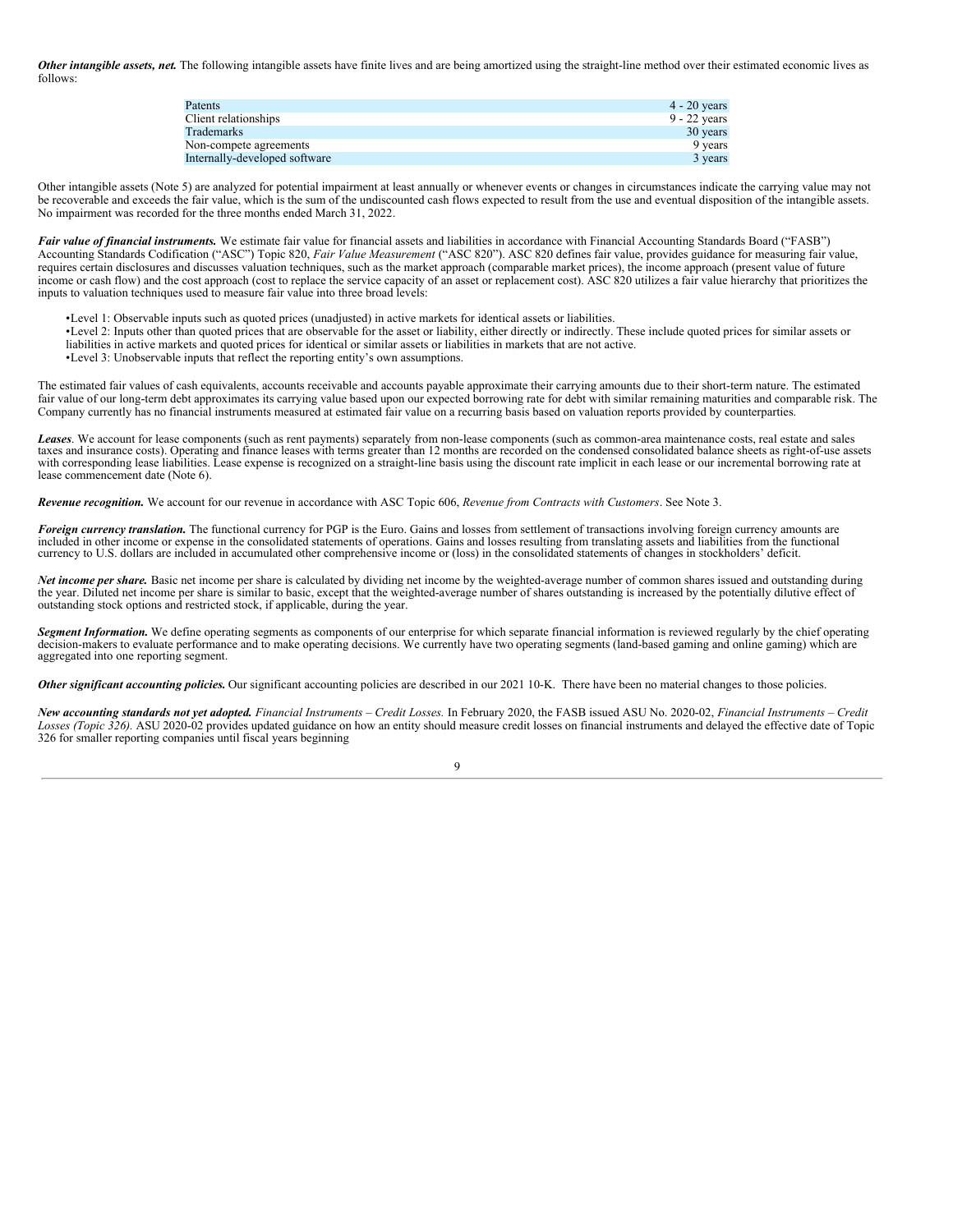after December 15, 2022. Early adoption is permitted. We do not believe the adoption of this guidance will have a material impact on our condensed consolidated financial statements or related disclosures.

#### **NOTE 3. REVENUE RECOGNITION**

Revenue recognition. We generate revenue primarily from the licensing of our intellectual property. We recognize revenue under recurring fee license contracts monthly as we satisfy our performance obligation, which consists of granting the customer the right to use our intellectual property. Amounts billed are determined based on flat rates or usage rates stipulated in the customer contract.

#### *Disaggregation of revenue*

The following table disaggregates our revenue by geographic location for the following periods:

|                                | <b>Three Months</b><br>Ended March 31, |  |           |  |  |  |
|--------------------------------|----------------------------------------|--|-----------|--|--|--|
|                                | 2022                                   |  | 2021      |  |  |  |
| North America and Caribbean    | 2.291.913                              |  | 2,451,896 |  |  |  |
| Europe, Middle East and Africa | 3.626.686                              |  | 1,831,005 |  |  |  |
| Total revenue                  | 5.918.599                              |  | 4,282,901 |  |  |  |

*Contract liabilities.* Amounts billed and cash received in advance of performance obligations fulfilled are recorded as contract liabilities and recognized as performance obligations are fulfilled.

*Contract Assets.* The Company's contract assets consist solely of unbilled receivables which are recorded when the Company recognizes revenue in advance of billings. Unbilled receivables totaled \$996,258 and \$771,293 for the periods ended March 31, 2022 and December 31, 2021, respectively, and are included in the accounts receivable balance in the accompanying condensed consolidated balance sheets.

# **NOTE 4. INVENTORY**

Inventory consisted of the following at:

|                                   | March 31. | December 31, |
|-----------------------------------|-----------|--------------|
|                                   | 2022      | 2021         |
| Raw materials and component parts | 340.180   | 413.320      |
| Finished goods                    | 412.519   | 356,928      |
| Inventory, net                    | 752,699   | 770,248      |

#### **NOTE 5. GOODWILL AND OTHER INTANGIBLE ASSETS**

*Goodwill.* A goodwill balance of \$1,091,000 was created as a result of a transaction completed in October 2011 with Prime Table Games, LLC ("PTG").

*Other intangible assets, net.* Other intangible assets, net consisted of the following at:

|                                | March 31,<br>2022 |   | December 31,<br>2021 |
|--------------------------------|-------------------|---|----------------------|
| Patents                        | \$<br>13,507,997  | S | 13,507,997           |
| Customer relationships         | 14,040,856        |   | 14,040,856           |
| <b>Trademarks</b>              | 2,880,967         |   | 2,880,967            |
| Non-compete agreements         | 660,000           |   | 660,000              |
| Software                       | 342,956           |   | 283,340              |
| Other intangible assets, gross | 31,432,776        |   | 31, 373, 160         |
| Less: accumulated amortization | (18,350,479)      |   | (17,695,896)         |
| Other intangible assets, net   | 13,082,297        |   | 13,677,264           |

For the three months ended March 31, 2022 and 2021, amortization expense related to other intangible assets was \$653,330 and \$649,171, respectively.

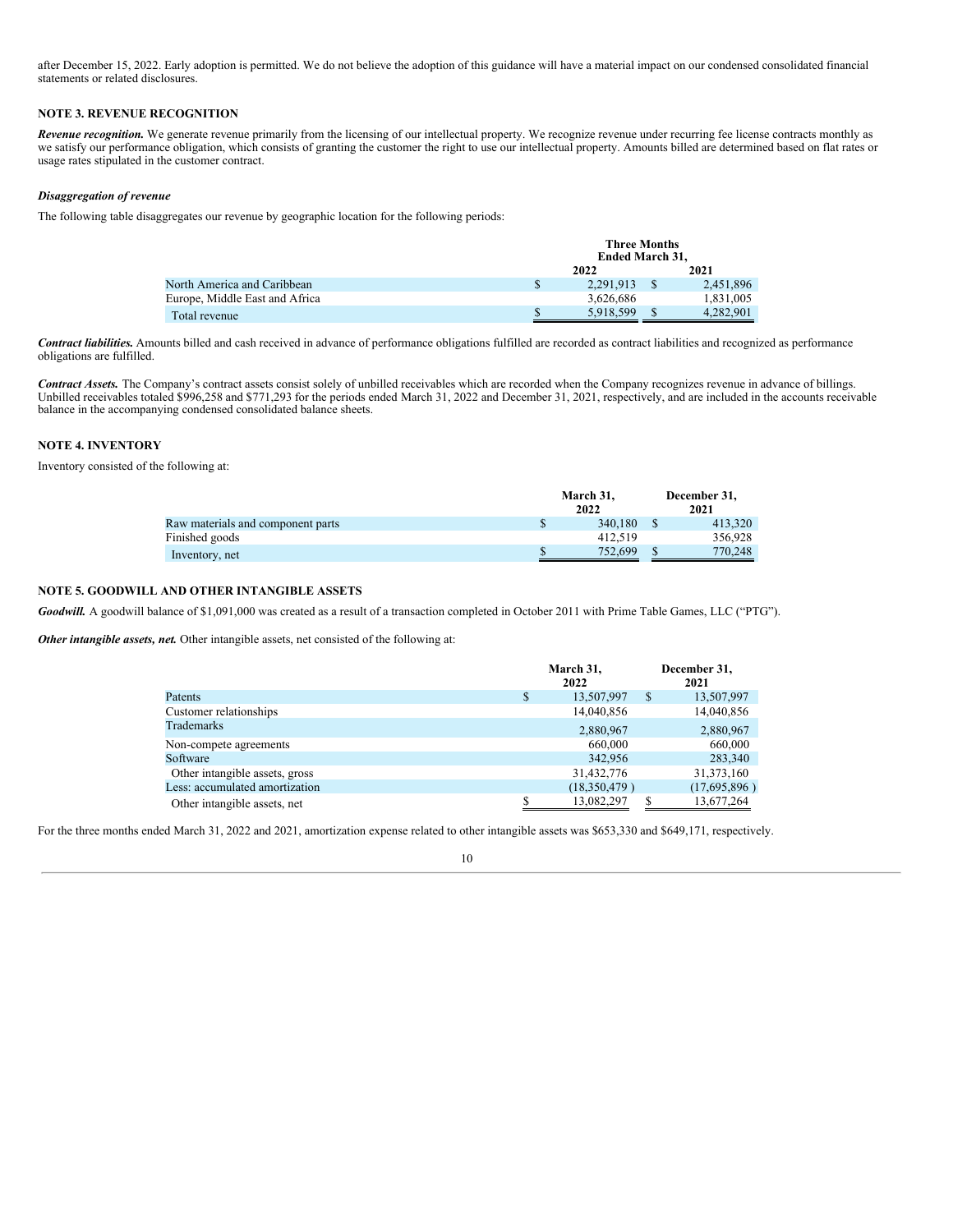#### **NOTE 6. LEASES**

#### *Lessee*

We have operating leases for our corporate office, two satellite facilities in the state of Washington and for certain equipment. We account for lease components (such as rent payments) separately from the non-lease components (such as common-area maintenance costs, real estate and sales taxes and insurance costs). The discount rate represents the interest rate implicit in each lease or our incremental borrowing rate at lease commencement date.

On September 21, 2021, we executed a third amendment to one of our satellite facilities to amend the lease expiration date from December 31, 2021 to December 31, 2023, with monthly base rents of \$1,025 from January 1, 2022 to December 31, 2023. As a result of the amendment, we recorded a \$23,293 increase to operating lease right-of-use assets and operating lease liabilities.

As of March 31, 2022, our leases have remaining lease terms ranging from three months to 57 months.

Supplemental balance sheet information related to leases is as follows:

|               | As of March 31, 2022<br><b>Classification</b>  |
|---------------|------------------------------------------------|
|               |                                                |
| 1,110,721     |                                                |
|               |                                                |
| \$<br>223,842 | Current portion of operating lease liabilities |
|               |                                                |
| 961,905       | Long-term operating lease liabilities          |
|               |                                                |
| 1,185,747     |                                                |
|               |                                                |
|               |                                                |
| 4.7 years     |                                                |
|               |                                                |
|               |                                                |
| $4.2\%$       |                                                |
|               | Amount                                         |

The components of lease expense are as follows:

|                             | Three Months Ended March 31, 2022 |  |                                                    |  |  |
|-----------------------------|-----------------------------------|--|----------------------------------------------------|--|--|
|                             | Amount                            |  | <b>Classification</b>                              |  |  |
| <b>Operating lease cost</b> |                                   |  | 70,905 Selling, general and administrative expense |  |  |

Supplemental cash flow information related to leases is as follows:

|                                                                            | Three Months Ended March 31, 2022 |        |                                    |  |  |  |
|----------------------------------------------------------------------------|-----------------------------------|--------|------------------------------------|--|--|--|
|                                                                            | Amount                            |        | <b>Classification</b>              |  |  |  |
| Cash paid for amounts included in the<br>measurement of lease liabilities: |                                   |        |                                    |  |  |  |
| Operating cash flows from operating leases                                 |                                   | 68,840 | Net income                         |  |  |  |
| Right-of-use assets obtained in exchange<br>for lease liabilities:         |                                   |        |                                    |  |  |  |
| Operating leases                                                           |                                   |        | Supplemental cash flow information |  |  |  |
|                                                                            |                                   |        |                                    |  |  |  |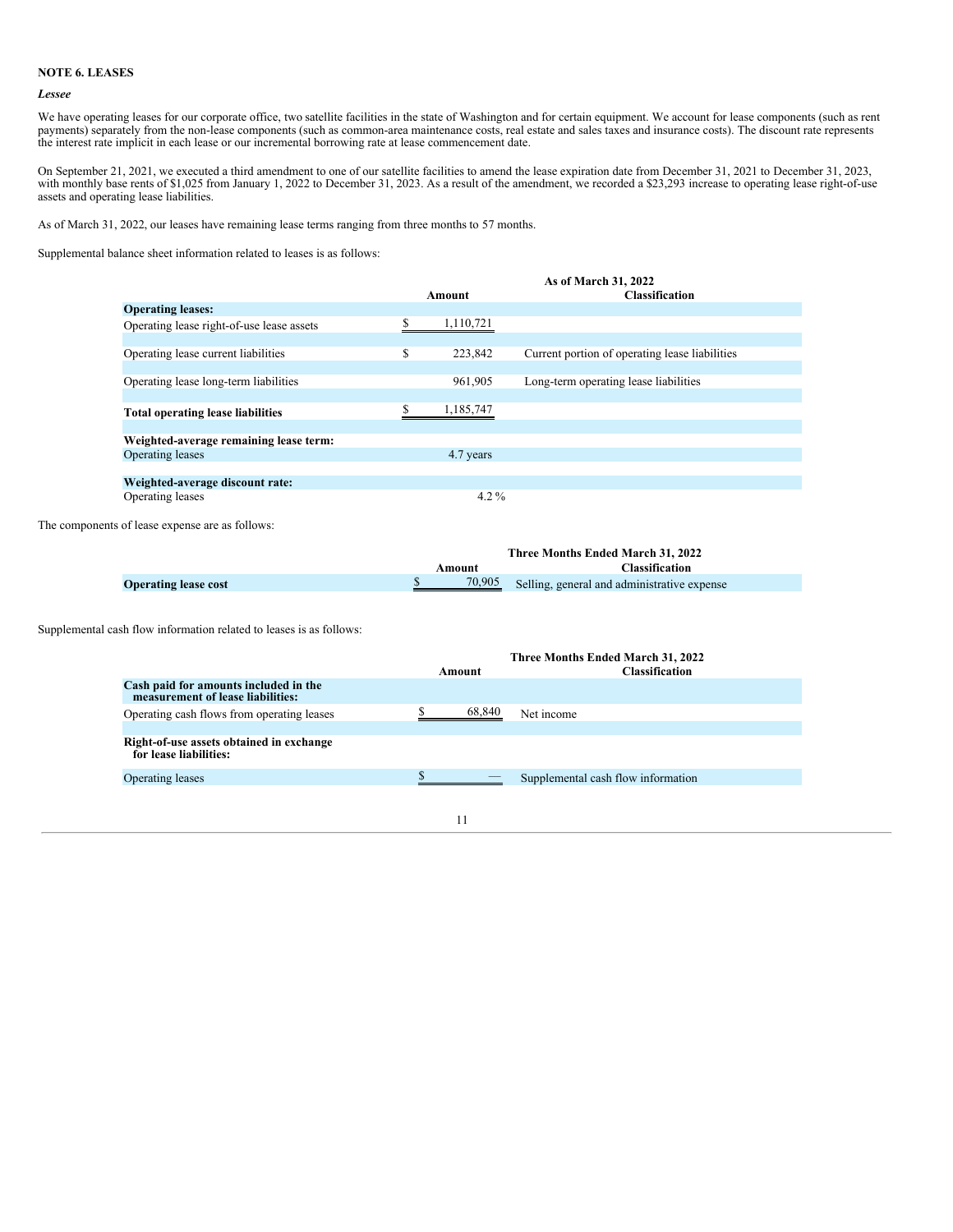As of March 31, 2022, future maturities of our operating lease liabilities are as follows:

| <b>Twelve Months Ending March 31,</b> | Amount        |
|---------------------------------------|---------------|
| 2023                                  | \$<br>223,842 |
| 2024                                  | 235,551       |
| 2025                                  | 245,204       |
| 2026                                  | 266,645       |
| 2027                                  | 214,505       |
| Thereafter                            |               |
| Total lease liabilities               | 1,185,747     |

## **NOTE 7. LONG-TERM LIABILITIES**

Long-term liabilities consisted of the following at:

|                                                   |   | March 31,<br>2022 |  | December 31,<br>2021 |
|---------------------------------------------------|---|-------------------|--|----------------------|
| Fortress credit agreement                         | S | 59,850,000        |  | 60,000,000           |
| Insurance notes payable                           |   | 334,433           |  | 500,369              |
| Long-term liabilities, gross                      |   | 60,184,433        |  | 60,500,369           |
| Less: Unamortized debt issuance costs             |   | (6,886,449)       |  | (7,256,190)          |
| Long-term liabilities, net of debt issuance costs |   | 53,297,984        |  | 53,244,179           |
| Less: Current portion                             |   | (934, 433)        |  | (1,100,369)          |
| Long-term liabilities, net                        | S | 52, 363, 551      |  | 52,143,810           |

For most of 2021, our long-term liabilities consisted of term and revolving notes owed to Nevada State Bank, borrowings under the Main Street Priority Loan Program, and redemption consideration owed to Triangulum Partners LLC. All of those liabilities were paid in full from the proceeds of the Fortress Credit Agreement.

*Fortress Credit Agreement.* On November 15, 2021, the Company entered into a senior secured term loan agreement with Fortress Credit Corp. ("Fortress Credit Agreement") in the amount of \$60 million.

The Fortress Credit Agreement bears interest at a rate equal to, at the Company's option, either (a) LIBOR (or a successor rate, determined in accordance with the Fortress Credit Agreement) plus 7.75%, subject to a reduction to 7.50% upon the achievement of a net leverage target or (b) a base rate determined by reference to the greatest of (i) the federal funds rate plus 0.50%, (ii) the prime rate as determined by reference to The Wall Street Journal's "Prime Rate" and (iii) the one-month adjusted LIBOR rate plus 1.00%, plus 6.75%, subject to a reduction to 6.50% upon the achievement of a net leverage target. The Fortress Credit Agreement has a final maturity of November 13, 2026. The obligations under the Fortress Credit Agreement are guaranteed by the Company's subsidiaries and are secured by substantially all of the assets of the Company and its subsidiaries. The Fortress Credit agreement requires, among other things, principal payments of \$150,000 per quarter and includes an annual sweep of 50% of excess cash flow beginning in 2023. The Fortress Credit Agreement contains affirmative and negative financial covenants (as defined in the Fortress Credit Agreement) and other restrictions customary for borrowings of this nature. The Company was required to maintain a Total Net Leverage Ratio of 8.00x for the quarter ending March 31, 2022, and the Company was in compliance with that covenant. Also, the Fortress Credit Agreement requires that the Company not allow balances in bank accounts that are not covered by an account control agreement to exceed \$1 million at any month-end. The bank accounts held by PGP in the Isle of Man are not covered by account control agreements and the balances in those accounts exceeded \$1 million at the end of November and December 2021 and January and February 2022. In March 2022, the balances in those accounts were reduced to less than \$1 million. The Company informed Fortress of the covenant breach, and a Consent and Waiver Agreement was executed among the Company, Fortress as Agent, and the Lenders party to the Fortress Credit Agreement on March 16, 2022.

In connection with entering into the Fortress Credit Agreement, the Company also issued warrants to purchase a total of up to 778,320 shares of the Company's common stock to certain affiliates of Fortress at a price per share of \$0.01 (the "Warrants"). The Warrants are exercisable at any time, subject to certain restrictions.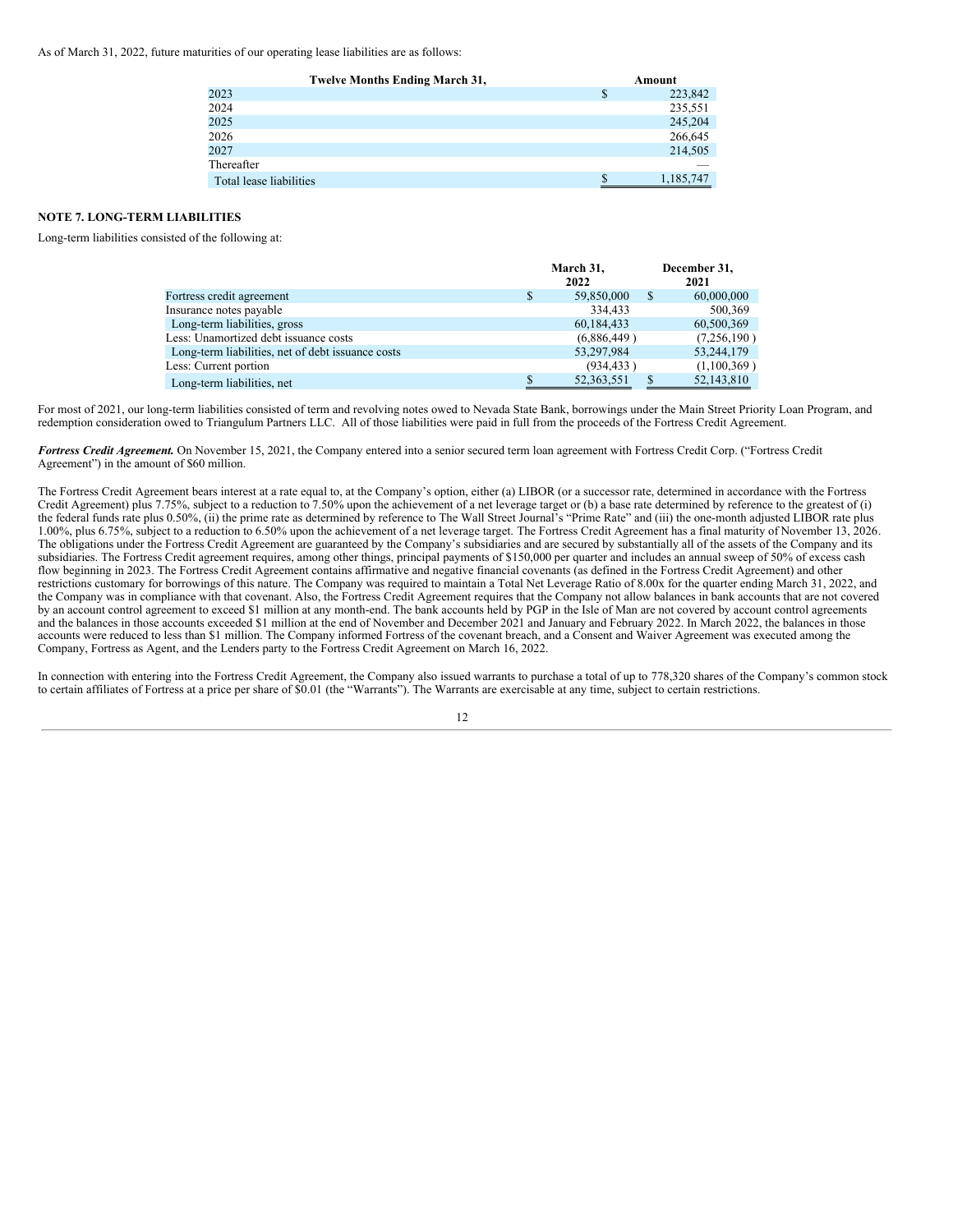As of March 31, 2022, future maturities of our long-term liabilities are as follows:

| <b>Twelve Months Ending March 31,</b> | Total |            |  |  |
|---------------------------------------|-------|------------|--|--|
| 2023                                  | \$    | 934,433    |  |  |
| 2024                                  |       | 600,000    |  |  |
| 2025                                  |       | 600,000    |  |  |
| 2026                                  |       | 600,000    |  |  |
| 2027                                  |       | 57,450,000 |  |  |
| Thereafter                            |       |            |  |  |
| Long-term liabilities, gross          |       | 60,184,433 |  |  |

## **NOTE 8. COMMITMENTS AND CONTINGENCIES**

**Concentration of risk.** We are exposed to risks associated with clients who represent a significant portion of total revenues. For the three months ended March 31, 2022 and 2021, respectively, we had the following client

|          | Location      | <b>Three Months</b><br><b>Ended March</b><br>31, 2022<br>Revenue | <b>Three Months</b><br><b>Ended March</b><br>31, 2021<br>Revenue | Accounts<br>Receivable<br>March 31, 2022 | Accounts<br>Receivable<br><b>December 31. 2021</b> |
|----------|---------------|------------------------------------------------------------------|------------------------------------------------------------------|------------------------------------------|----------------------------------------------------|
| Client A | Europe        | 31.0 %                                                           | $29.7\%$                                                         | 514.137                                  |                                                    |
| Client B | North America | $8.5\%$                                                          | 11.2 %                                                           | 472.798                                  | 38.338                                             |

Legal proceedings. In the ordinary course of conducting our business, we are, from time to time, involved in various legal proceedings, administrative proceedings, regulatory government investigations and other matters, including those in which we are a plaintiff or defendant, that are complex in nature and have outcomes that are difficult to predict. There are no current or threatened legal proceedings.

*Intellectual property agreements.* From time to time, the Company purchases intellectual property from third-parties and the Company, in turn, utilizes that intellectual property in certain games sold to clients. In these purchase agreements, the Company may agree to pay the seller of the intellectual property a fee, if and when, the Company receives revenue from games containing the intellectual property.

#### **NOTE 9. INCOME TAXES**

Our forecasted annual effective tax rate ("AETR") at March 31, 2022 was 6.66%, as compared to 12.92% at March 31, 2021. This decrease was primarily due to the reduced tax benefits from foreign rate differential, increased benefit for foreign derived intangible income and a change in valuation allowance as a result of changes in estimates of current-year ordinary income considered in determining the forecasted AETR.

For the three months ended March 31, 2022 and 2021, our effective tax rate ("ETR") was 143.35% and (27.15)%, respectively. The increase in the ETR for the three months ended March 31, 2022 is a result of favorable discrete items related to excess tax benefits from stock-based compensation that exceeded pre-tax book loss for the quarter.

# **NOTE 10. SUBSEQUENT EVENTS**

On April 20, 2022, the Company entered into a Cooperation Agreement (the "Cooperation Agreement") with Tice Brown ("Mr. Brown").

Pursuant to the terms of the Cooperation Agreement, Mr. Brown has agreed to (1) irrevocably withdraw his proposed nomination of himself to the Board of Directors of the Company (the "Board") and his proposal requesting that the Board declassify the Board by electing each director on an annual basis, with respect to the 2022 Annual Meeting of Stockholders (the "2022 Annual Meeting"), (2) immediately cease all solicitation efforts in connection with the 2022 Annual Meeting and (3) cause all voting securities of the Company owned beneficially by Mr. Brown and for which he has the right to direct the vote, to be cast in favor of each of the Company's proposals and for each of the Board's nominees for director at the 2022 Annual Meeting.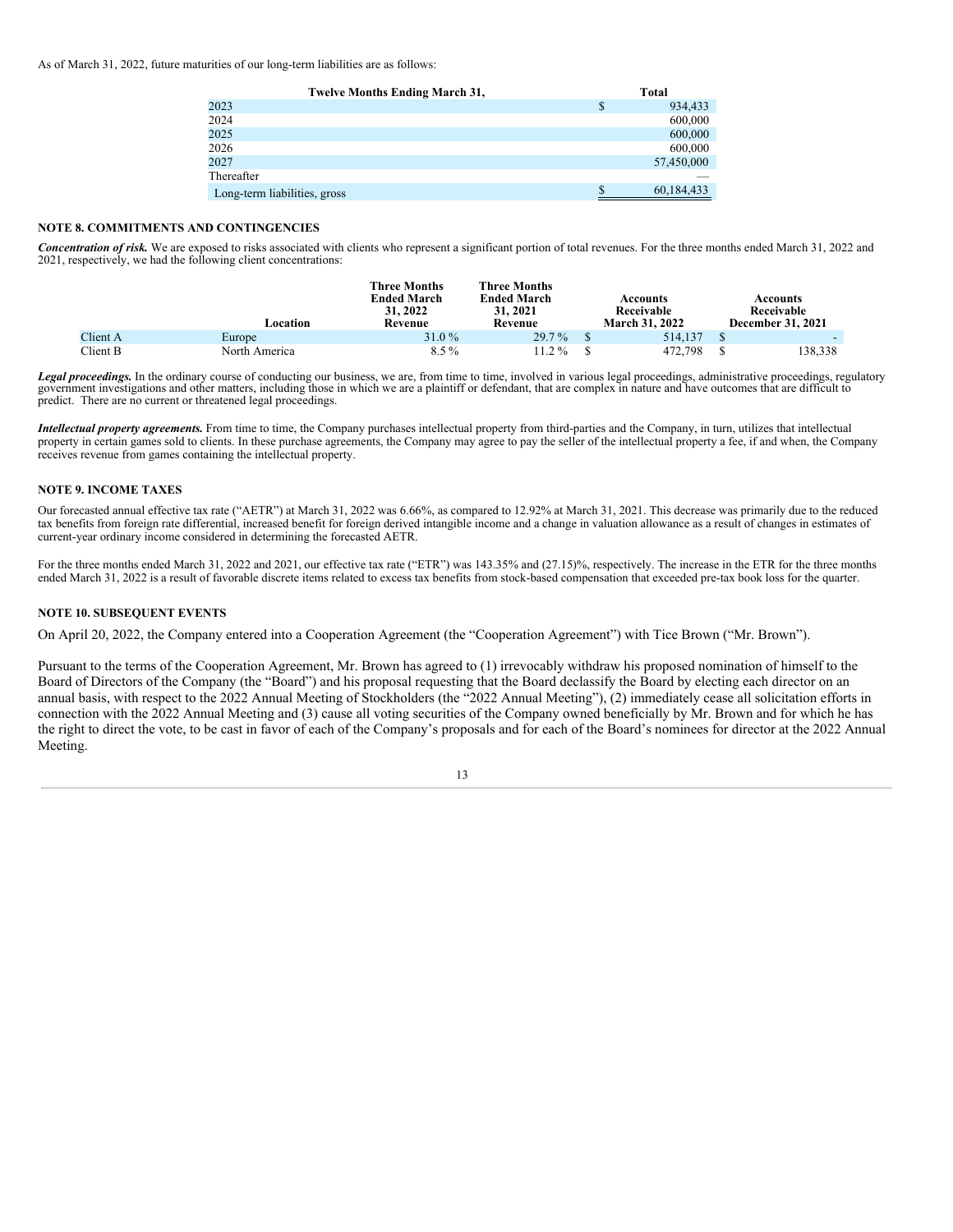In addition, the Company has agreed to form a hiring committee consisting of two current members of the Board and one independent stockholder who has owned shares of the Company's common stock for more than two years (the "Hiring Committee") for the purpose of identifying and unanimously recommending to the Board a qualified candidate (the "Independent Director") to fill the vacancy created by Mr. William Zender, who intends to resign as a member of the Board. The Board has agreed to promptly cause the Independent Director, subject to the satisfaction of certain qualifications and requirements as set forth in the Cooperation Agreement, to be appointed to the Board for a term expiring at the 2024 Annual Meeting of Stockholders.

The Cooperation Agreement also provides for certain "standstill" provisions that restrict Mr. Brown and his affiliates from, among other things, engaging in any solicitation of proxies or written consents with respect to the voting securities of the Company or acquiring any securities of the Company that would result in Mr. Brown having beneficial ownership of more than 9.9% of the Company's voting securities. The standstill provisions expire on the date that is two years after the 2022 Annual Meeting, unless the Cooperation Agreement is earlier terminated in accordance with the terms thereof. The Cooperation Agreement also provides Mr. Brown with certain Board observer rights prior to the appointment of the Independent Director.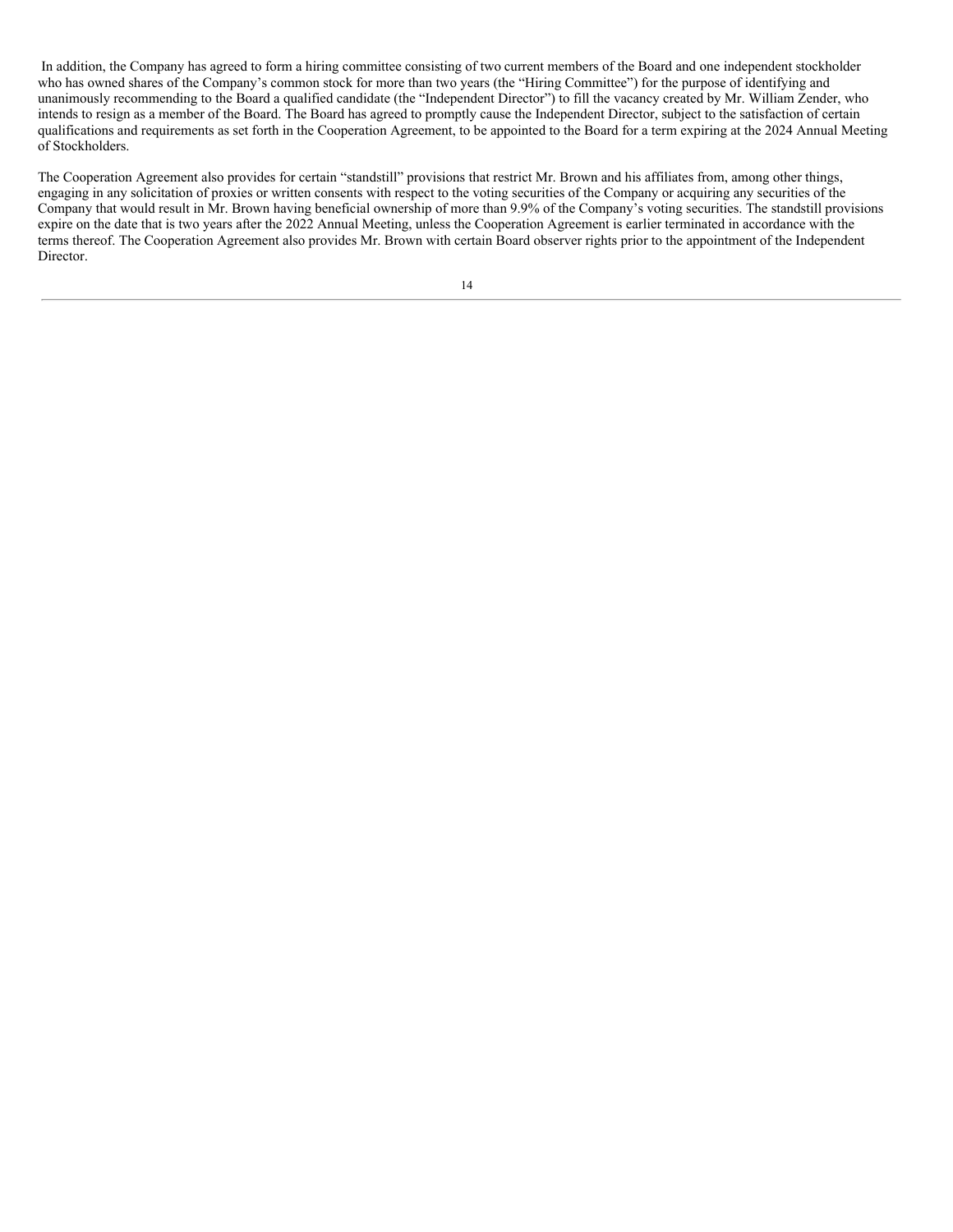#### <span id="page-14-0"></span>**ITEM 2. MANAGEMENT'S DISCUSSION AND ANALYSIS OF FINANCIAL CONDITION AND RESULTS OF OPERATIONS**

#### **SPECIAL NOTE REGARDING FORWARD-LOOKING STATEMENTS**

The following is a discussion and analysis of our financial condition, results of operations and liquidity and capital resources as of and for the three months ended March 31,<br>2022 and 2021. This discussion should be read Supplementary Financial Information included in our 2021 10-K. Some of the information contained in this discussion includes forward-looking statements that involve risks and uncertainties; therefore our "Special Note Regarding Forward-Looking Statements" should be reviewed for a discussion of important factors that could cause actual *results to dif er materially from the results described in, or implied by, such forward-looking statements.*

#### **OVERVIEW**

We develop, acquire, assemble and market technology and entertainment-based products and services for the gaming industry for placement on casino floors and on legal<br>internet gaming sites. Our products and services primari productivity or expanding their gaming entertainment offerings in the form of proprietary table games, electronically enhanced table game platforms, fully-automated electronic tables and other ancillary equipment. In addition, we license intellectual property to legal internet gaming operators. Our products and services are offered in highly regulated markets throughout the world. Our products are assembled at our headquarters in Las Vegas, Nevada, as well as outsourced for certain sub-assemblies in the United States.

Results of operations for the three months ended March 31, 2022 and 2021. For the three months ended March 31, 2022, we generated revenues of \$5,918,599 compared to \$4,282,901 for the comparable prior-year period, representing an increase of \$1,635,698, or 38.2%. This increase was attributable to the continued recovery of our land-based customers from the effects of the COVID-19 crisis, particularly in the United Kingdom. Also, our online gaming revenues increased due to increased revenue earned by our iGaming clients, reflecting continued growth in their non-US markets and significantly increased revenue in existing or newly-opened US markets.

Selling, general and administrative expenses for the three months ended March 31, 2022 were \$3,043,359 compared to \$2,711,052 for the comparable prior-year period, representing an increase of \$332,307, or 12.3%. This increase was due to higher internal labor and related expenses (base salary, payroll-related taxes, bonus accrual and travel). These increases were offset by a decrease in legal fees related to the Triangulum lawsuit.

Research and development expenses for the three months ended March 31, 2022 were \$199,070, compared to \$118,701 for the comparable prior-year period, representing an increase of \$80,369, or 67.7%. This increase was primarily due to higher internal labor and related expenses (base salary, payroll-related taxes, commissions and bonus accrual).

Share-based compensation expenses for the three months ended March 31, 2022 were \$310,002, as compared to \$316,640 for the comparable prior-year period, representing a decrease of \$6,638, or 2.1%. The decrease was due prim

As a result of the changes described above, income from operations increased \$1,184,166 or 292.4% to \$1,589,116 for the three months ended March 31, 2022, compared to income from operations of \$404,950 for the comparable prior-year period.

Total interest expense increased \$1,506,112, or 832.5%, to \$1,687,022 for the three months ended March 31, 2022, compared to \$180,910 for the comparable prior-year period. The increase was attributable to 1) a larger balance of debt outstanding in the current period as compared to the prior year, and 2) higher rates of interest on the current borrowings.

Share redemption consideration was \$0 in the three months ended March 31,2022, compared to \$195,482 in the comparable prior-year period. The reduction is due to the payment in full of the Triangulum Redemption Consideration Obligation in November 2021.

Income tax benefit was (\$141,974) for the three months ended March 31, 2022, compared to income tax benefit of (\$18,950) for the comparable prior-year period. The increase in benefit is primarily the result of increased favorable discrete items related to excess tax benefits from stock-based compensation.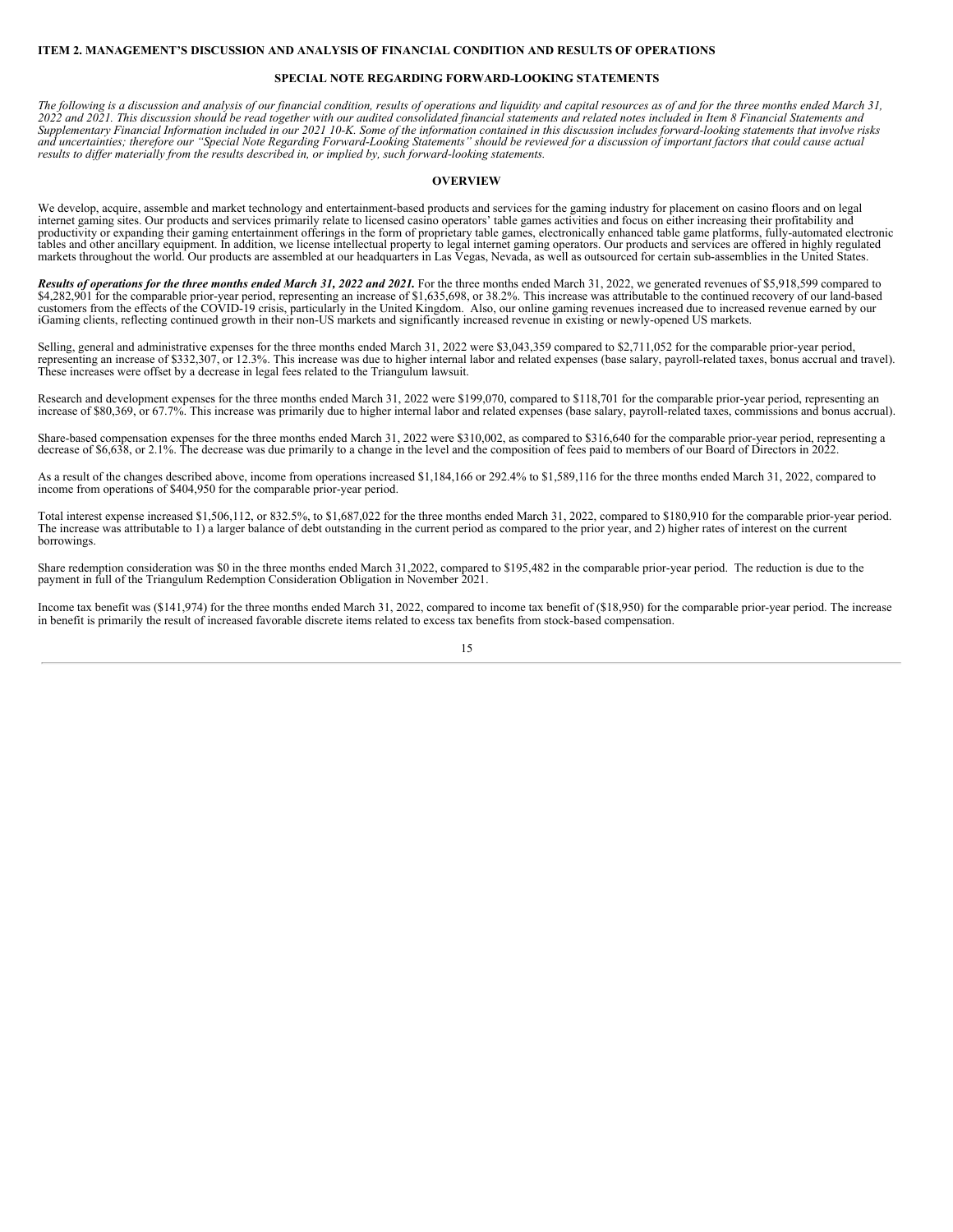*Adjusted EBITDA.* Adjusted EBITDA includes adjustments to net income to exclude interest, income taxes, depreciation, amortization, share-based compensation, foreign currency exchange loss (gain), change in fair value of interest rate swap liability and severance and other expenses related to litigation. Adjusted EBITDA is not a measure of performance defined in accordance with U.S. GAAP. However, Adjusted EBITDA is used by management to evaluate our operating performance. Management believes that disclosure of the Adjusted EBITDA metric offers investors, regulators and other stakeholders a view of our operations in the same manner management evaluates our<br>performance. When combined with U.S. GAAP results, managemen EBITDA should not be considered as an alternative to net income or to net cash provided by operating activities as a measure of operating results or of liquidity. It may not be comparable to similarly titled measures used reconciliation of U.S. GAAP net income to Adjusted EBITDA is as follows:

|                                                         |   | Three Months Ended March 31, |           |  |  |  |
|---------------------------------------------------------|---|------------------------------|-----------|--|--|--|
| <b>Adjusted EBITDA Reconciliation:</b>                  |   | 2022                         | 2021      |  |  |  |
| Net (loss) income                                       | S | $(13,962)$ \$                | 88,737    |  |  |  |
| Interest expense                                        |   | 1,687,022                    | 180,910   |  |  |  |
| Share redemption consideration                          |   |                              | 195,482   |  |  |  |
| Interest income                                         |   | (2,233)                      | (382)     |  |  |  |
| Depreciation and amortization                           |   | 724,462                      | 717,254   |  |  |  |
| Share-based compensation                                |   | 310,002                      | 316,640   |  |  |  |
| Foreign currency exchange loss/(gain)                   |   | 60,263                       | 8.975     |  |  |  |
| Change in fair value of interest<br>rate swap liability |   |                              | (49, 822) |  |  |  |
| (Benefit) provision for income taxes                    |   | (141, 974)                   | (18,950)  |  |  |  |
| Severance expense                                       |   | 21,727                       | 3,750     |  |  |  |
| Special project expense                                 |   | 28,124                       | 249,436   |  |  |  |
| <b>Adjusted EBITDA</b>                                  |   | 2,673,431                    | 1,692,030 |  |  |  |

**Liquidity and capital resources.** We have generally been able to fund our continuing operations, our investments, and the interest expense and principal amortization under our existing borrowings through cash flow from op always favor us.

As of March 31, 2022, we had total current assets of \$24,204,981 and total assets of \$40,152,056. This compares to \$23,890,122 and \$40,452,705, respectively, as of December 31, 2021. The increase in total current assets at March 31, 2022 was due primarily to higher revenues in the 2022 period. The decrease in total assets was primarily due to amortization of other intangibles.

Our total current liabilities as of March 31, 2022 decreased to \$3,656,939 from \$4,401,071 as of December 31, 2021, primarily due to the payment of accrued bonuses in March 2022.

Our business was profitable and cash-flow positive from operations in Q1 2022. Based on our current forecast of operations, we believe we will have sufficient liquidity to fund our operations and to meet the obligations under our financing arrangements as they come due.

We continue to file applications for new or enhanced licenses in several jurisdictions, which may result in significant future legal and regulatory expenses. A significant increase in such expenses may require us to postpone growth initiatives or investments in personnel, inventory and research and development of our products. It is our intention to continue such initiatives and investments. However, to the extent we are not able to achieve our growth objectives or raise additional capital, we will need to evaluate the reduction of operating expenses.

Our operating activities provided cash of \$1,426,499 for the three months ended March 31, 2022, compared to \$767,829 for the comparable prior period. The increase in operating cash flow was primarily due to higher income from operations, partially offset by higher interest expense.

Investing activities used cash of (\$65,747) for the three months ended March 31, 2022, compared to cash used of (\$81,792) for the comparable prior period. This decrease was primarily due to the acquisition of certain software tools in the 2021 period which did not recur in the 2022 period.

Cash used in financing activities during the three months ended March 31, 2022 was (\$120,480). This compares to (\$557,639) cash used by financing activities for the comparable prior period. The decreased was due to lower amortization of principal on our borrowings in the 2022 period and to higher proceeds from stock option exercises. *Critical accounting policies.* Our significant accounting policies are described in our 2021 10-K. There have been no material changes to those policies.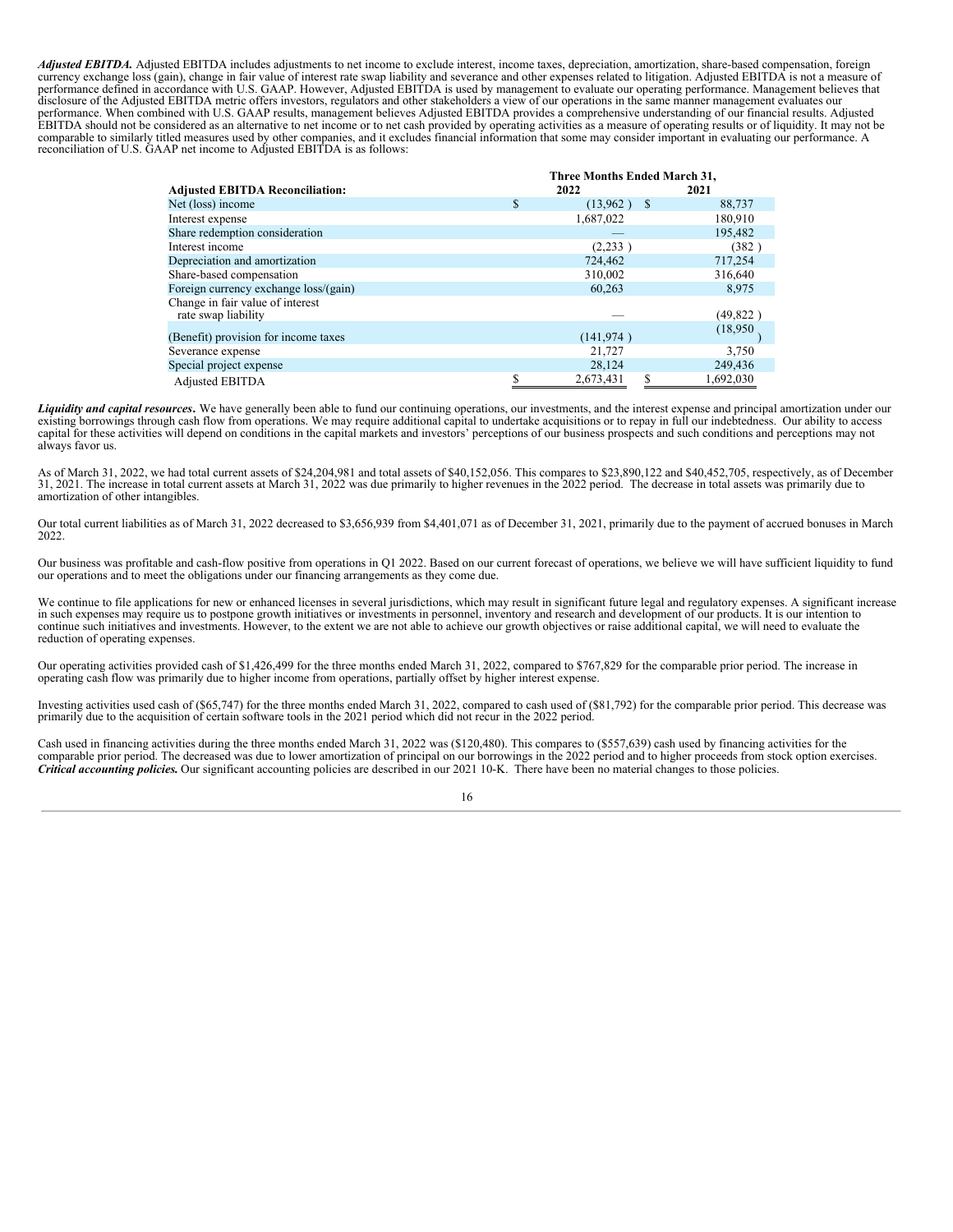Off-balance sheet arrangements. As of March 31, 2022, there were no off-balance sheet arrangements.

Recently issued accounting pronouncements. We do not expect the adoption of recently issued accounting pronouncements to have a significant impact on our results of operations, financial position or cash flow.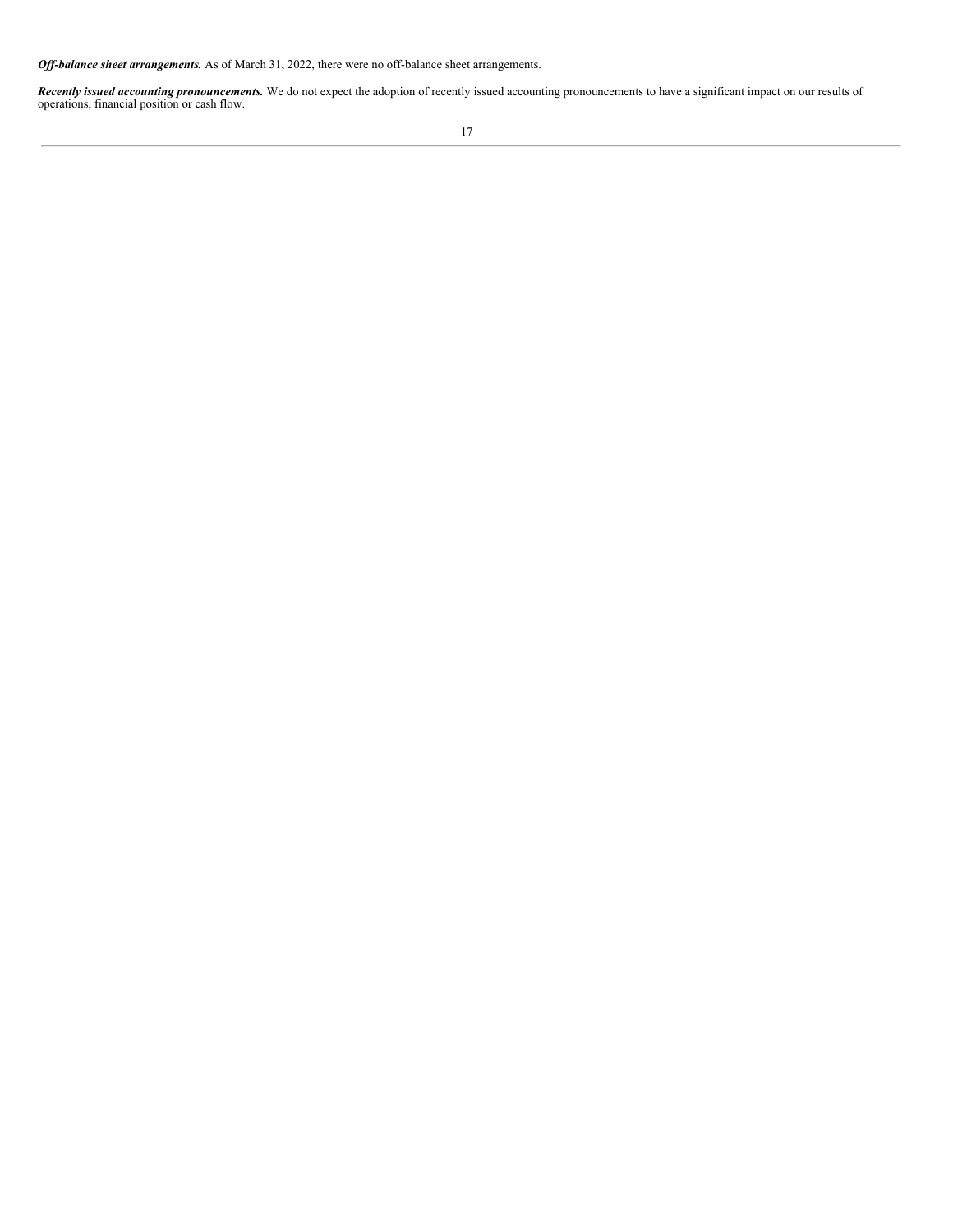# <span id="page-17-0"></span>**ITEM 3. QUANTITATIVE AND QUALITATIVE DISCLOSURES ABOUT MARKET RISK**

A smaller reporting company is not required to provide the information required by this Item.

#### <span id="page-17-1"></span>**ITEM 4. CONTROLS AND PROCEDURES**

#### *Disclosure controls and procedures*

Disclosure controls and procedures are controls and other procedures that are designed to ensure that information required to be disclosed in our reports filed or submitted under the Exchange Act are recorded, processed, summarized and reported within the time periods specified in the Securities and Exchange Commission's rules and forms. Disclosure controls and procedures include, without limitation, controls and procedures designed to ensure that information required to be disclosed in our reports filed submitted under the Exchange Act is accumulated and communicated to management including our Chief Executive Officer and Chief Financial Officer, to allow timely decisions regarding required disclosure.

We carried out an evaluation of the effectiveness of the design and operation of our disclosure controls and procedures (as defined in Exchange Act Rules 13a-15(e) and 15d-<br>15(e)) as of the end of the period covered by thi Officer and our Chief Financial Officer. Based upon that evaluation, our Chief Executive Officer and Chief Financial Officer concluded that, as of March 31, 2022, our disclosure controls and procedures were effective.

No change in our internal control over financial reporting occurred during our last fiscal quarter that has materially affected, or is reasonably likely to materially affect, our internal control over financial reporting.

#### *Limitations on the ef ectiveness of internal controls*

Our management does not expect that our disclosure controls and procedures or our internal control over financial reporting will necessarily prevent all fraud and material error.<br>Our disclosure controls and procedures are concluded that our disclosure controls and procedures are effective at that reasonable assurance level. Further, the design of a control system must reflect the fact that there are resource constraints, and the benefits of controls must be considered relative to their costs. Because of the inherent limitations in all control systems, no evaluation of controls can provide absolute assurance that all control issues and instances of fraud, if any, within the Company have been detected. These inherent limitations include the realities that judgments in decision-making can be faulty, and that breakdowns can occur because of simple error or mistake. Additionally, controls can be circumvented by the individual acts of some persons, by collusion of two or more people, or by management override of the internal control. The design of any system of controls also is based in part upon certain assumptions about the likelihood of future events, and there can be no assurance that any design will succeed in achieving its stated goals under all potential future conditions. Over time, controls may become inadequate because of changes in conditions, or the degree of compliance with the policies or procedures may deteriorate.

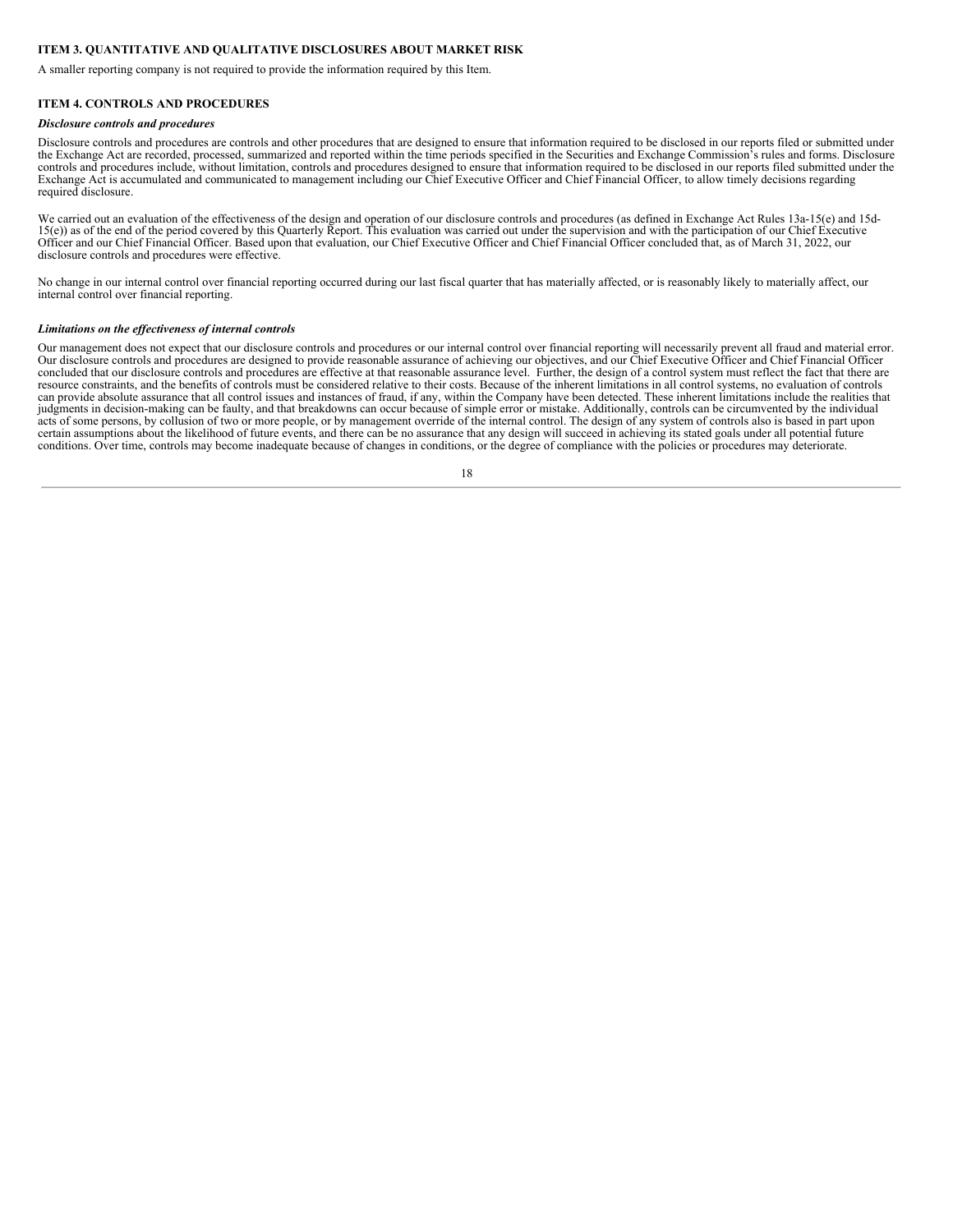# **PART II – OTHER INFORMATION**

## <span id="page-18-0"></span>**ITEM 1. LEGAL PROCEEDINGS**

We have been named in and have brought lawsuits in the normal course of business. See Note 8 above and Note 11 to our audited financial statements included in Item 8 "Financial Statements and Supplementary Financial Information" in our 2021 10-K.

# <span id="page-18-1"></span>**ITEM 2. UNREGISTERED SALES OF EQUITY SECURITIES AND USE OF PROCEEDS**

On March 31, 2022, 18,965 restricted shares of our common stock valued at \$87,808 were issued to members of our Board of Directors in partial consideration for their service in Q1 2022. These shares were fully vested upon issuance. These securities were issued pursuant to Section 4(a)(2) of the Securities Act of 1933, as amended, (the "Securities Act") and rules and regulations promulgated thereunder.

Our reliance upon Section 4(a)(2) of the Securities Act in granting the aforementioned options to purchase shares of our common stock was based in part upon the following factors: (a) each of the issuances of the securities was in connection with an isolated private transaction which did not involve any public offering; (b) there were a limited number of offerees; (c) there were no subsequent or contemporaneous public offerings of the securities by us; and (d) the negotiations for the issuance of the securities took place directly between the offeree and us.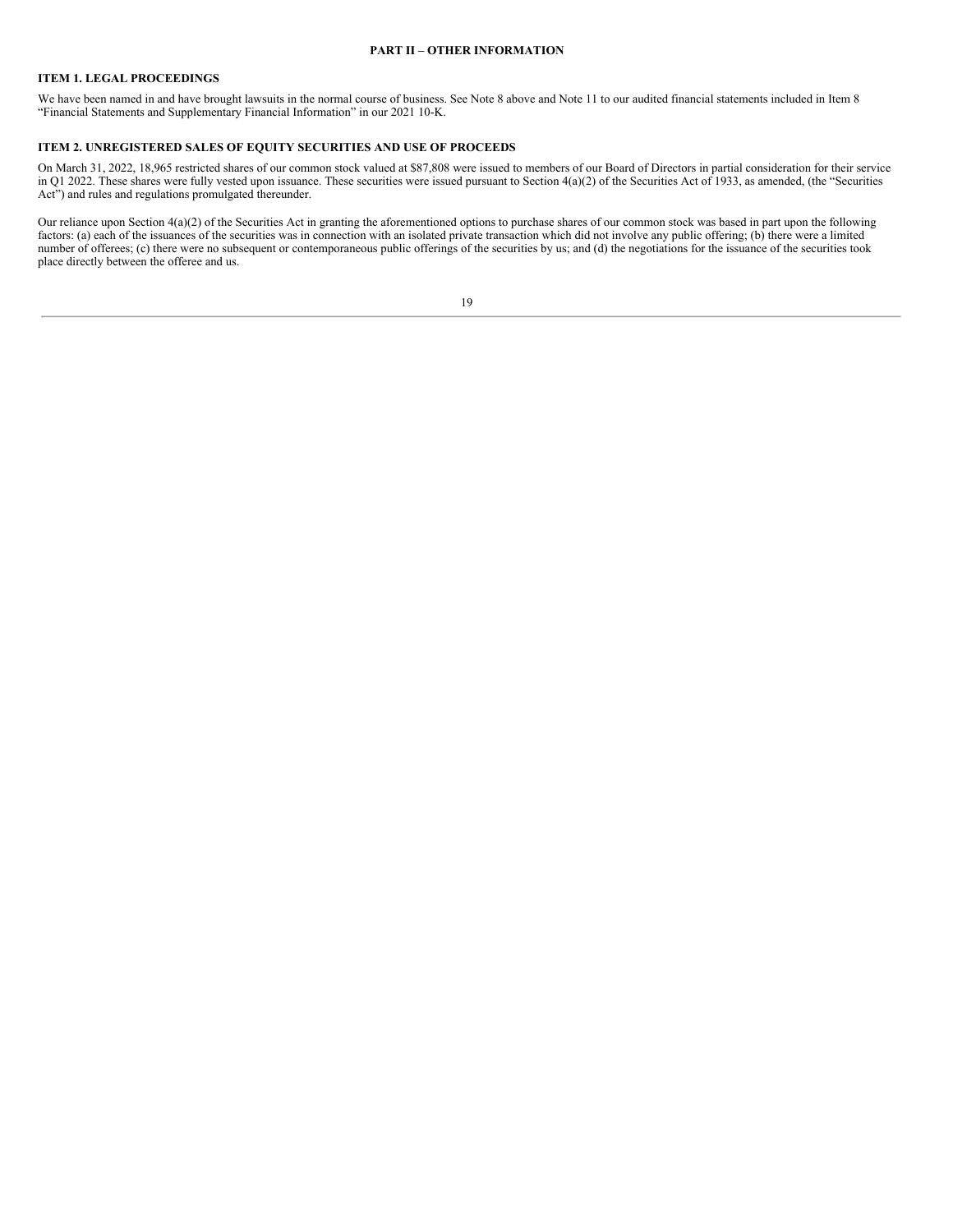# <span id="page-19-0"></span>**ITEM 6. EXHIBITS**

| Exhibit<br>Number  | Description                                                                                                                                                                                                                                         | Form  | File No.  | Exhibit | <b>Filing Date</b> | Filed<br>Herewith |
|--------------------|-----------------------------------------------------------------------------------------------------------------------------------------------------------------------------------------------------------------------------------------------------|-------|-----------|---------|--------------------|-------------------|
| 10.1               | Amended and Restated Credit Agreement dated March 29, 2021 with Zions<br>Bancorporation, N.A. dba Nevada State Bank                                                                                                                                 | $8-K$ | 000-30653 | 10.1    | March 31, 2021     |                   |
| 10.2               | Forbearance to Amended and Restated Credit Agreement dated March 29,<br>2021 with Zions Bancorporation, N.A. dba Nevada State Bank                                                                                                                  | $8-K$ | 000-30653 | 10.1    | May 17, 2021       |                   |
| 10.3               | Settlement Agreement with former Chairman and Chief Executive Officer,<br>Robert Saucier and Triangulum Partners LLC dated October 7, 2021                                                                                                          | $8-K$ | 000-30653 | 10.1    | October 8, 2021    |                   |
| 10.4               | Credit Agreement dated November 15, 2021, with Fortress Credit Corp.                                                                                                                                                                                | $8-K$ | 000-30653 | 10.1    | November 17, 2021  |                   |
| 10.5               | Consent and Waiver to Term Loan Credit Agreement, dated November 15,<br>2021, by among Galaxy Gaming, Inc., a Nevada corporation, the lenders<br>from time to time party and Fortress Credit Corp., as administrative agent<br>and Collateral agent | 8-K   | 000-30653 | 10.1    | March 22, 2022     |                   |
| 10.6               | Cooperation Agreement, dated April 20, 2022, by and between the Company<br>and Tice Brown                                                                                                                                                           | 8-K   | 000-30653 | 10.1    | April 25, 2022     |                   |
| 31.1               | Certification of Chief Executive Officer pursuant to Securities Exchange Act<br>Rule $13a-14(a)/15d-14(a)$ , as adopted pursuant to Section 302 of the<br>Sarbanes-Oxley Act of 2002                                                                |       |           |         |                    | X                 |
| 31.2               | Certification of Chief Financial Officer pursuant to Securities Exchange Act<br>Rule $13a-14(a)/15d-14(a)$ , as adopted pursuant to Section 302 of the<br>Sarbanes-Oxley Act of 2002                                                                |       |           |         |                    | X                 |
| 32.1               | Certification of Chief Executive Officer and Chief Financial Officer<br>pursuant to 18 U.S.C. Section 1350, as adopted pursuant to Section 906 of<br>the Sarbanes-Oxley Act of 2002                                                                 |       |           |         |                    | X                 |
| 101.INS            | Inline XBRL Instance Document – the instance does not appear in the<br>Interactive Data File because XBRL tags are embedded within the Inline<br>XBRL document                                                                                      |       |           |         |                    |                   |
| 101.SCH<br>101.CAL | Inline XBRL Taxonomy Extension Schema Document<br>Inline XBRL Taxonomy Extension Calculation Linkbase Document                                                                                                                                      |       |           |         |                    |                   |
| 101.DEF            | Inline XBRL Taxonomy Extension Definition Linkbase Document                                                                                                                                                                                         |       |           |         |                    |                   |
| 101.LAB<br>101.PRE | Inline XBRL Taxonomy Extension Label Linkbase Document<br>Inline XBRL Taxonomy Extension Presentation Linkbase Document                                                                                                                             |       |           |         |                    |                   |
| 104                | Cover Page Interactive Data File (embedded within the Inline XBRL<br>document                                                                                                                                                                       |       |           |         |                    |                   |
|                    |                                                                                                                                                                                                                                                     |       |           |         |                    |                   |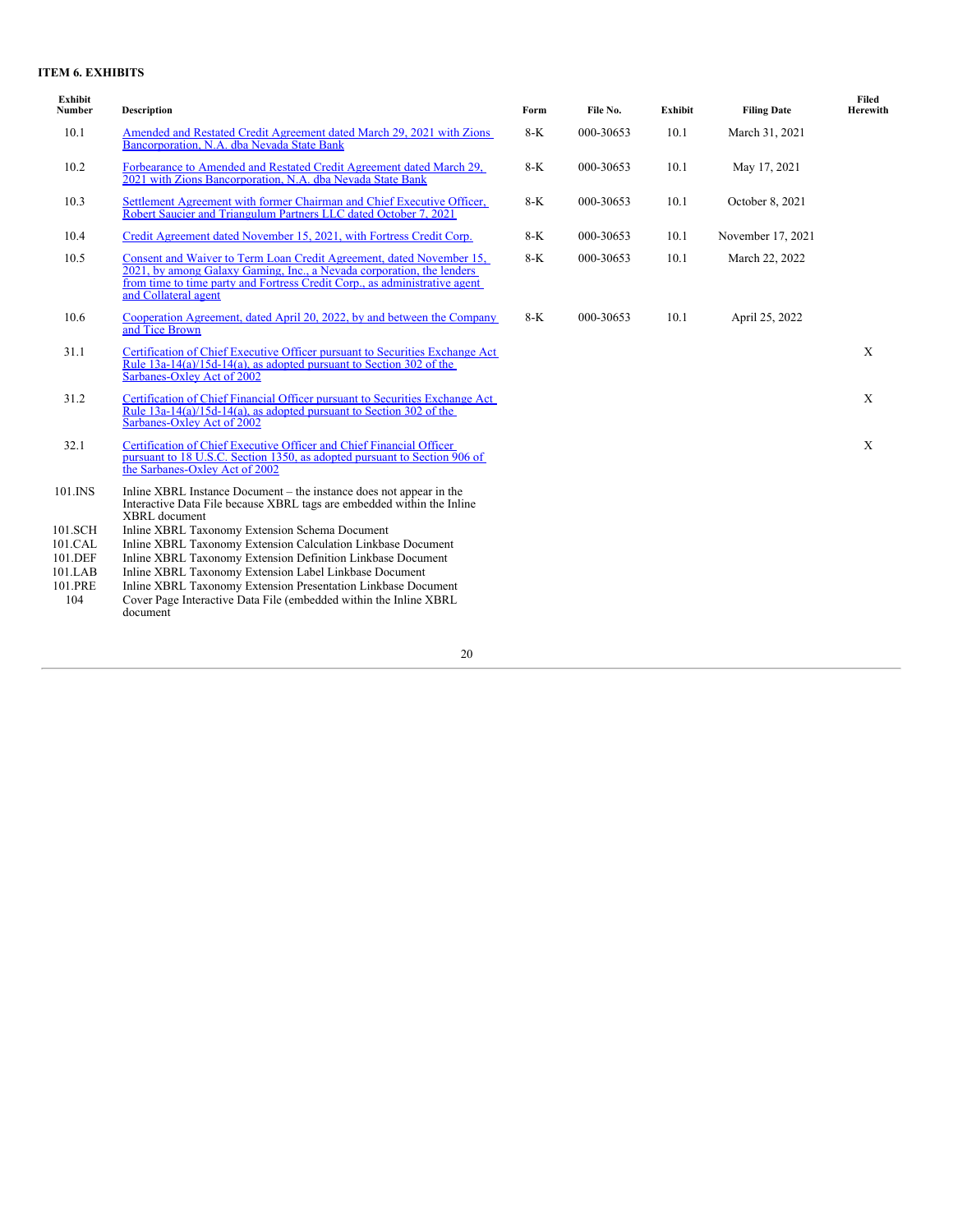# **SIGNATURES**

Pursuant to the requirements of the Securities Exchange Act of 1934, the registrant has duly caused this report to be signed on its behalf by the undersigned thereunto duly authorized.

# **Galaxy Gaming, Inc.**

Date: May 16, 2022

By: /s/ TODD P. CRAVENS Todd P. Cravens President and Chief Executive Officer (Principal Executive Officer)

# **Galaxy Gaming, Inc.**

Date: May 16, 2022

By: /s/ HARRY C. HAGERTY Harry C. Hagerty Chief Financial Officer (Principal Accounting Officer)

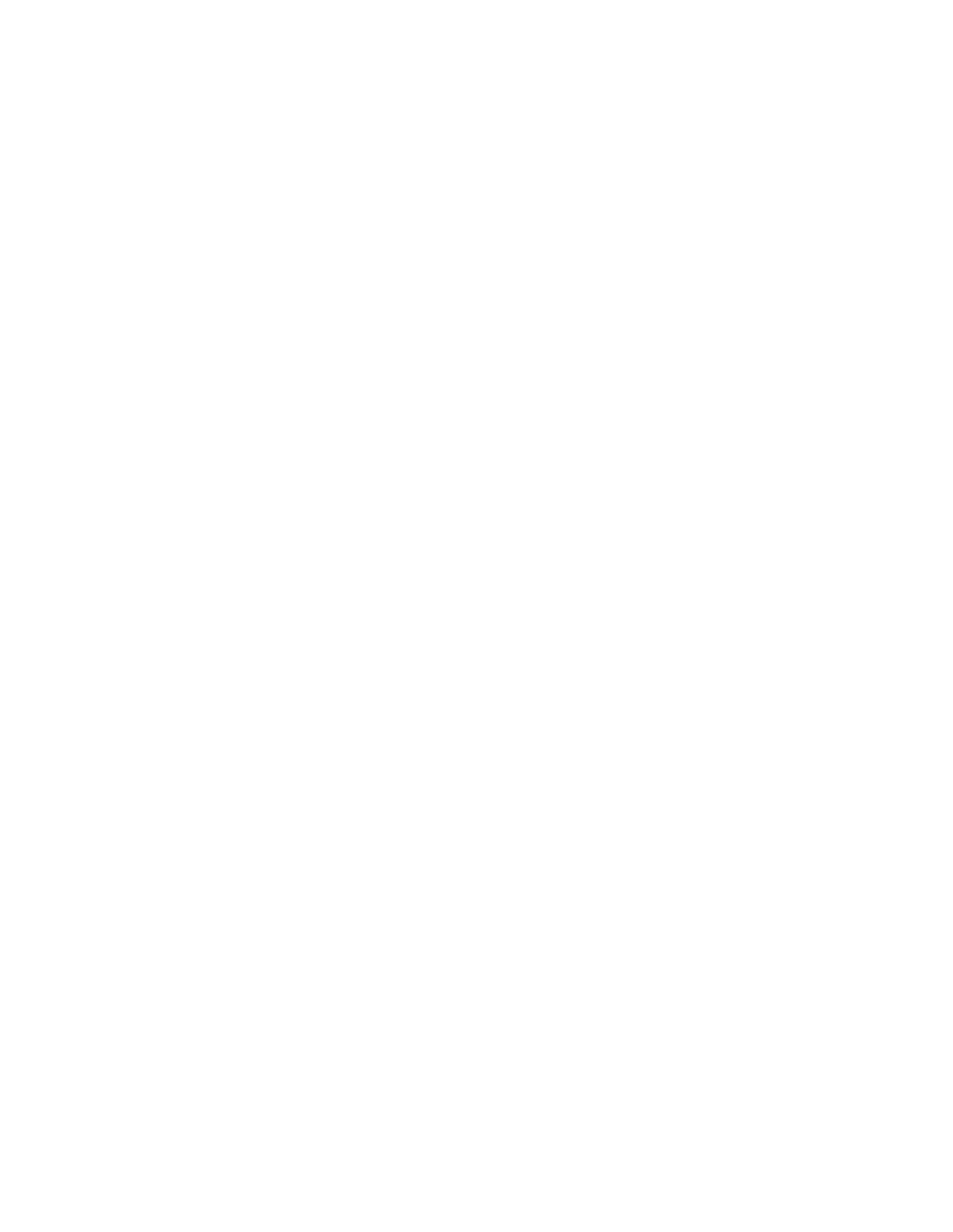#### **CERTIFICATIONS**

<span id="page-22-0"></span>I, Todd P. Cravens, certify that;

1.I have reviewed this quarterly report on Form 10-Q for the quarter ended March 31, 2022, of Galaxy Gaming, Inc. (the "registrant");

2.Based on my knowledge, this report does not contain any untrue statement of a material fact or omit to state a material fact necessary to make the statements made, in light of the circumstances under which such statements were made, not misleading with respect to the period covered by this report;

3.Based on my knowledge, the financial statements, and other financial information included in this report, fairly present in all material respects the financial condition, results of operations and cash flows of the registrant as of, and for, the periods presented in this report;

4.The registrant's other certifying officer and I are responsible for establishing and maintaining disclosure controls and procedures (as defined in Exchange Act Rules 13a-15(e) and 15d-15(e)) and internal control over financial reporting (as defined in Exchange Act Rules 13a-15(f) and 15d-15(f)) for the registrant and have:

a.Designed such disclosure controls and procedures, or caused such disclosure controls and procedures to be designed under our supervision, to ensure that material information relating to the registrant, including its consolidated subsidiaries, is made known to us by others within those entities, particularly during the period in which this report is being prepared;

b.Designed such internal control over financial reporting, or caused such internal control over financial reporting to be designed under our supervision, to provide reasonable assurance regarding the reliability of financial reporting and the preparation of financial statements for external purposes in accordance with generally accepted accounting principles;

c.Evaluated the effectiveness of the registrant's disclosure controls and procedures and presented in this report our conclusions about the effectiveness of the disclosure controls and procedures, as of the end of the period covered by this report based on such evaluation; and

d.Disclosed in this report any change in the registrant's internal control over financial reporting that occurred during the registrant's most recent fiscal quarter (the registrant's fourth fiscal quarter in the case of an annual report) that has materially affected, or is reasonably likely to materially affect, the registrant's internal control over financial reporting; and

5.The registrant's other certifying officer and I have disclosed, based on our most recent evaluation of internal control over financial reporting, to the registrant's auditors and the audit committee of the registrant's board of directors (or persons performing the equivalent functions):

a.All significant deficiencies and material weaknesses in the design or operation of internal control over financial reporting which are reasonably likely to adversely affect the registrant's ability to record, process, summarize and report financial information; and

b.Any fraud, whether or not material, that involves management or other employees who have a significant role in the registrant's internal control over financial reporting.

Date: May 16, 2022

/s/ TODD P. CRAVENS By: Todd P. Cravens Title: Chief Executive Officer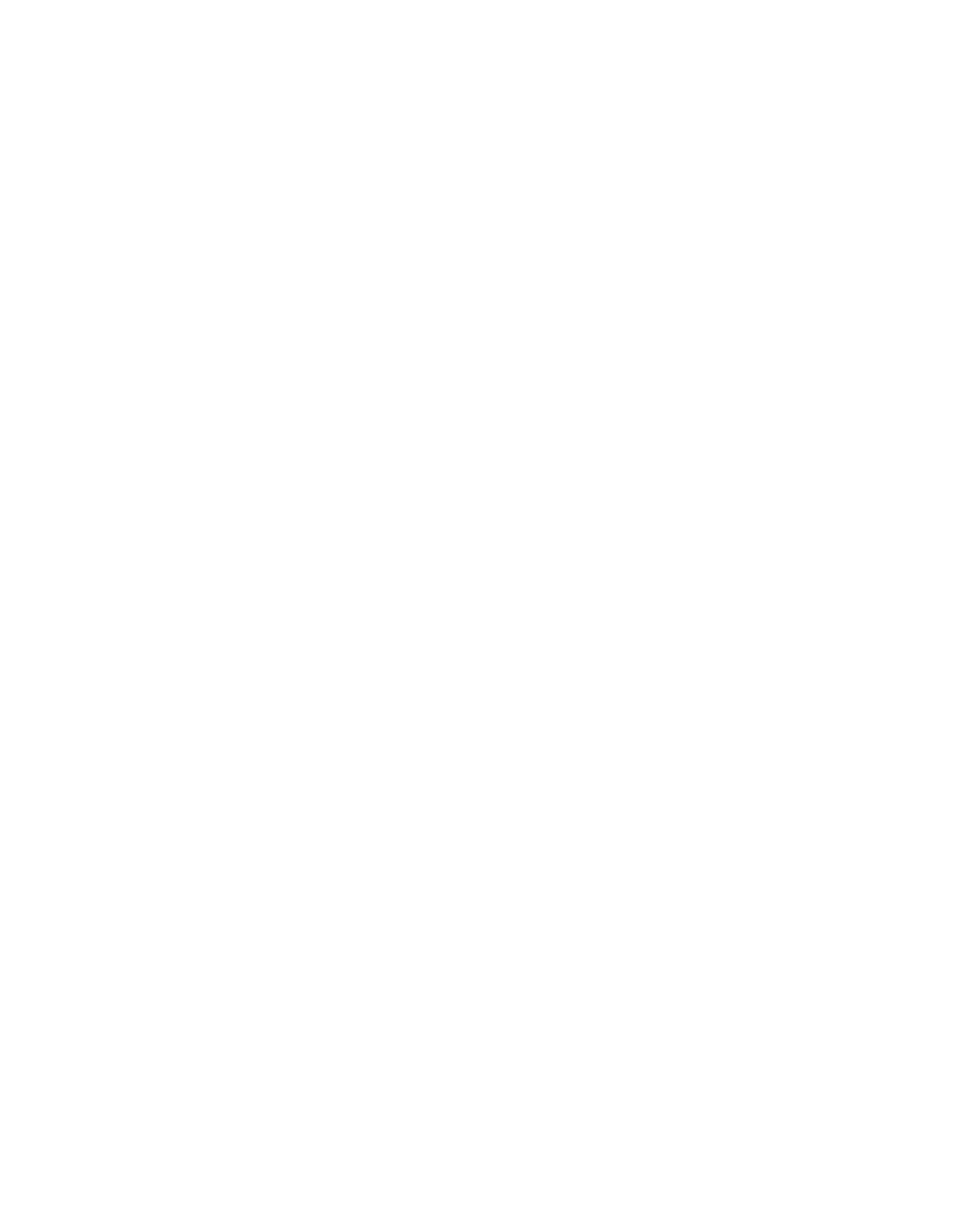#### **CERTIFICATIONS**

<span id="page-24-0"></span>I, Harry C. Hagerty, certify that;

1.I have reviewed this quarterly report on Form 10-Q for the quarter ended March 31, 2022, of Galaxy Gaming, Inc. (the "registrant");

2.Based on my knowledge, this report does not contain any untrue statement of a material fact or omit to state a material fact necessary to make the statements made, in light of the circumstances under which such statements were made, not misleading with respect to the period covered by this report;

3.Based on my knowledge, the financial statements, and other financial information included in this report, fairly present in all material respects the financial condition, results of operations and cash flows of the registrant as of, and for, the periods presented in this report;

4.The registrant's other certifying officer and I are responsible for establishing and maintaining disclosure controls and procedures (as defined in Exchange Act Rules 13a-15(e) and 15d-15(e)) and internal control over financial reporting (as defined in Exchange Act Rules 13a-15(f) and 15d-15(f)) for the registrant and have:

a.Designed such disclosure controls and procedures, or caused such disclosure controls and procedures to be designed under our supervision, to ensure that material information relating to the registrant, including its consolidated subsidiaries, is made known to us by others within those entities, particularly during the period in which this report is being prepared;

b.Designed such internal control over financial reporting, or caused such internal control over financial reporting to be designed under our supervision, to provide reasonable assurance regarding the reliability of financial reporting and the preparation of financial statements for external purposes in accordance with generally accepted accounting principles;

c.Evaluated the effectiveness of the registrant's disclosure controls and procedures and presented in this report our conclusions about the effectiveness of the disclosure controls and procedures, as of the end of the period covered by this report based on such evaluation; and

d.Disclosed in this report any change in the registrant's internal control over financial reporting that occurred during the registrant's most recent fiscal quarter (the registrant's fourth fiscal quarter in the case of an annual report) that has materially affected, or is reasonably likely to materially affect, the registrant's internal control over financial reporting; and

5.The registrant's other certifying officer and I have disclosed, based on our most recent evaluation of internal control over financial reporting, to the registrant's auditors and the audit committee of the registrant's board of directors (or persons performing the equivalent functions):

a.All significant deficiencies and material weaknesses in the design or operation of internal control over financial reporting which are reasonably likely to adversely affect the registrant's ability to record, process, summarize and report financial information; and

b.Any fraud, whether or not material, that involves management or other employees who have a significant role in the registrant's internal control over financial reporting.

Date: May 16, 2022

/s/ HARRY C. HAGERTY By: Harry C. Hagerty Title: Chief Financial Officer